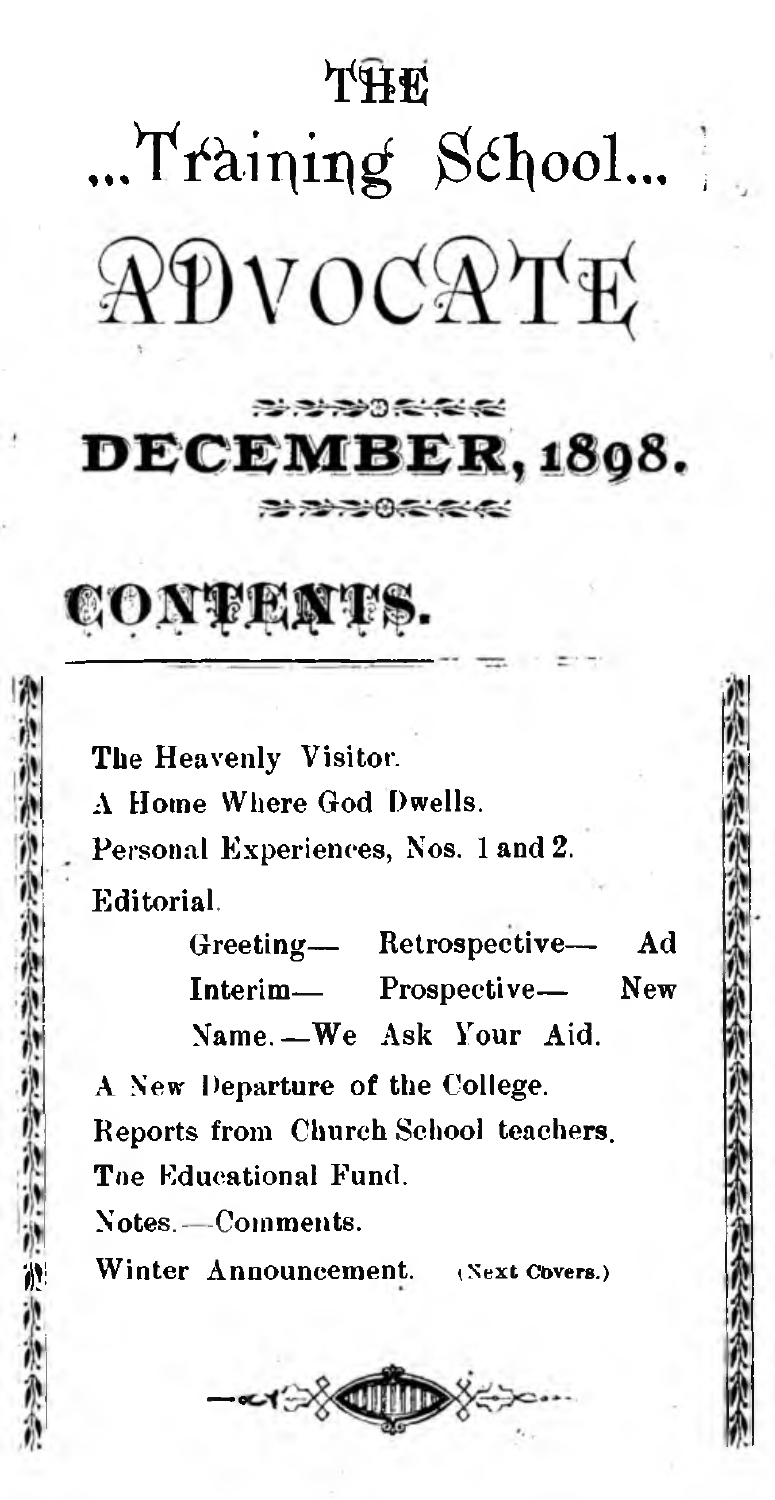### Winter Announcement

7

OF THE

### **Battle Greek College,**

A Training School for Christian Workers.

#### **THE ORIFCT**

**.The object of this College is to prepare individuals for service in God's work. This is the first and only object, and every teacher has this end in view in every lesson. We do not hold out any inducements to those who are seeking worldly education.**

**The special object of the winter school is to carry out the above mentioned principles, and every effort is being put forth to have such studies during the winter as will be most helpful to those who can spend but a time in preparation. It is realized that a few weeks of school training is of almost inestimable value, if the mind is chiefly occupied in studying principles. Our students will be expected to put the principles learned, into practice, as much as possible, while here in school; and when they enter into active missionary work they will then have time and opportunity to develop them. Our aim is not to occupy the mind with facts but leave that work to be done by the student when away from school. This, we believe, is true education.**

#### WHO SHOULD COME.

**We invite all to come who are in harmony with the above mentioned principles. It is not best to send students who are not able to comprehend the nature of the work or who are not in sympathy**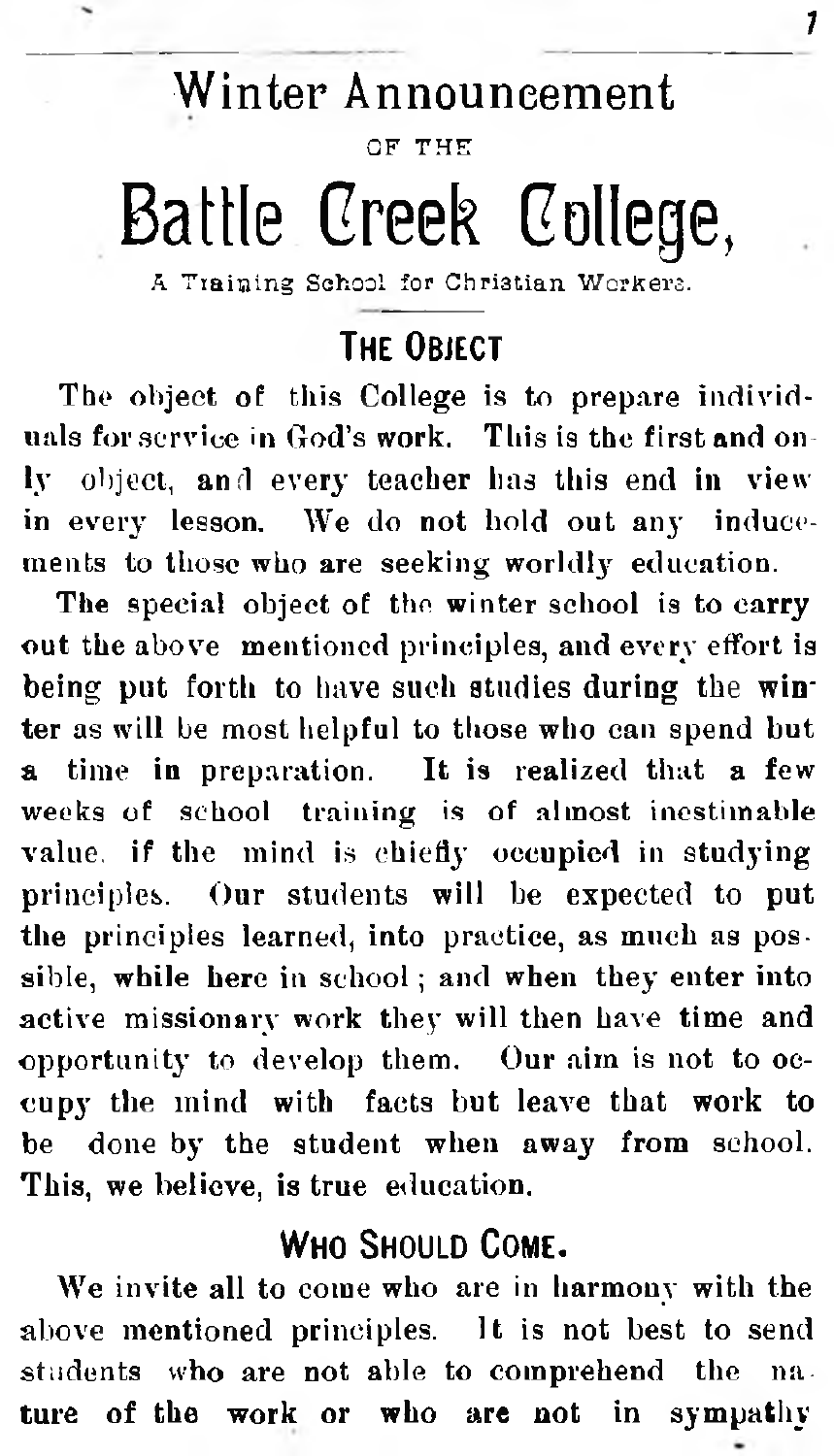**with it. The school is so situated that it gives many opportunities for daily missionary work to those who are training for missionaries, but for those who have not this end in view. Battle Creek is not a desirable place; and we earnestly hope that all who come will be anxious to receive a preparation for service, will be led by the Spirit of God, and will also be willing to be taught by the Spirit of God while in school. The Spirit of God does not teach as man teaches,** but will lead us into new methods of both teaching **and studying.**

#### WHAT TO BRING.

**Each member of the school family will bring his own toilet soap, towels, napkins, napkin ring, pillow cases, sheets, bed spread, and table cover for a table thirty six inches in diameter. Also Bible aud all the denominational books in his or her possession.**

#### **Rates.**

**The European plan of boarding is followed and** good board can be had for from \$4.50 to \$7.00 per **month.**

**Tuition rates as follows: —**

|  |  |  |  |  |  |  |  |  |  |  |  | One study $--- - 31.75$ per month. |
|--|--|--|--|--|--|--|--|--|--|--|--|------------------------------------|
|--|--|--|--|--|--|--|--|--|--|--|--|------------------------------------|

|  | Two studies |  |  |  |  |  |  | $$2.75$ per month. |
|--|-------------|--|--|--|--|--|--|--------------------|
|--|-------------|--|--|--|--|--|--|--------------------|

Three studies  $---$  \$3.50 per month.

Four studies  $---$  \$4.00 per month.

**All other expenses in the home— furnished room, heat, light, washing, etc. — can be covered by the sum of \$5.50 per month ; and every home student is allowed the privilege of working sufficiently to reduce** his expenses \$3.00 per month. Many students board for \$5.00 per month or a little less. Thus you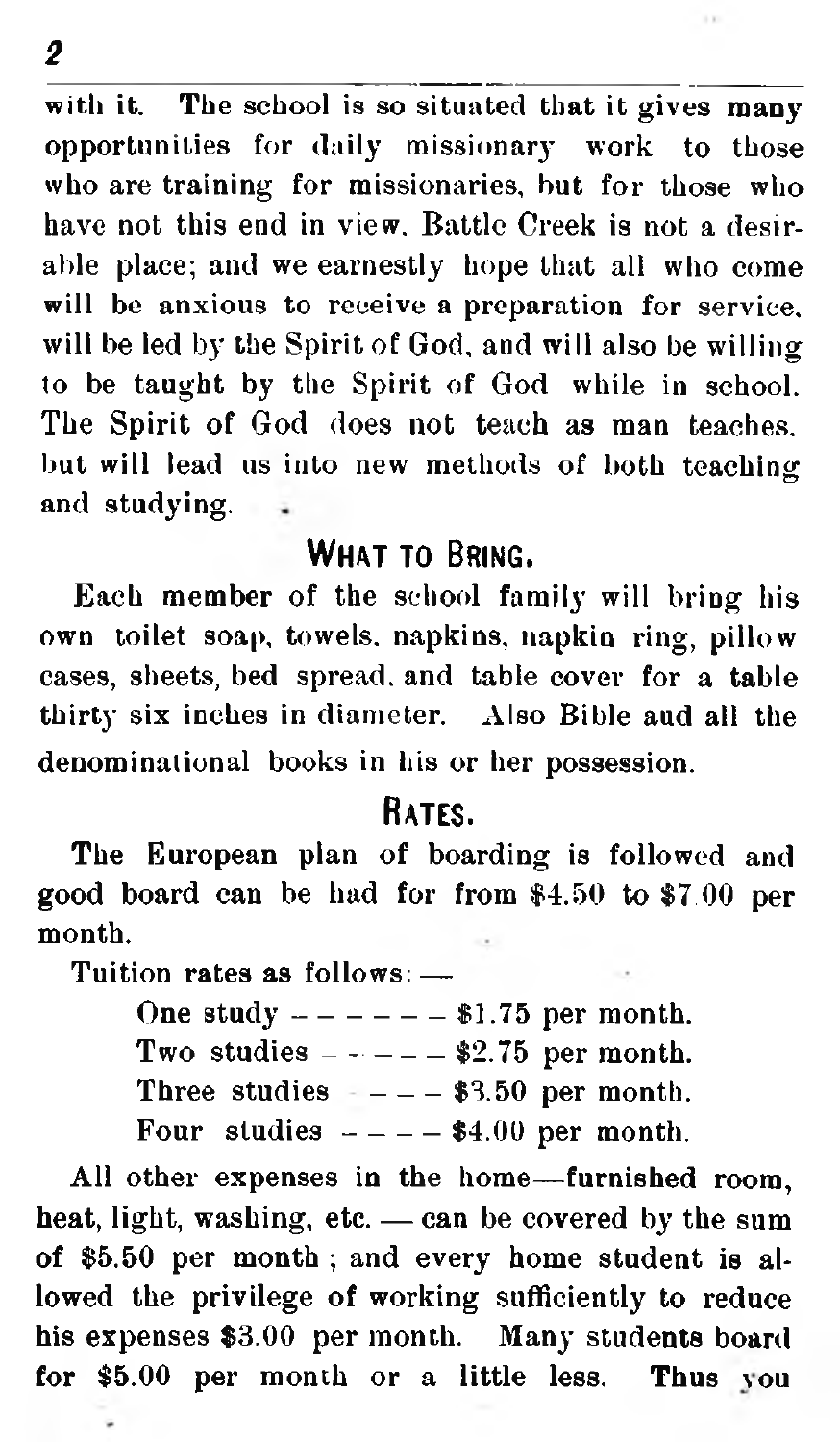**see, by allowing \$5.00 for board, \$4.00 for tuition, and \$5.50 for general expenses, deducting \$3.00 for work done, a faithful student can get along for \$11,50 per month.**

#### **Time to be S pent in College.**

**The Third Angel's Message does not hang on time, nor does the Gospel of Education. We must take into consideration that the Spirit of God can do quickly what it would take a lifetime to do ourselves. The Lord Himself has set the standard which should be reached by His laborers. When that standard is** reached, the Spirit of God will say, 'Go." and if the **Faculty is led by the Lord it will be in harmony with the call.**

**The student can, to a large extent, determine the length of time that he should remain in school, by his co-operation or lack of co-operation with the Spirit of God, and the principles of the College in teaching, studying and government. Erroneous views are held concerning school work. A few years in** school should not end study, and the remaining years **of one's life be spent in active work. Part of the time should be spent in College. Then the student should go out into the field and put into practice what** he has learned; returning again if necessary, and life **should be a continuous school throughout eternity**

### Special Studies This Winter Term.

#### **Ministry.**

Ministerial work will be carried on under the directions of Elder A. T. Jones. The sole object will be to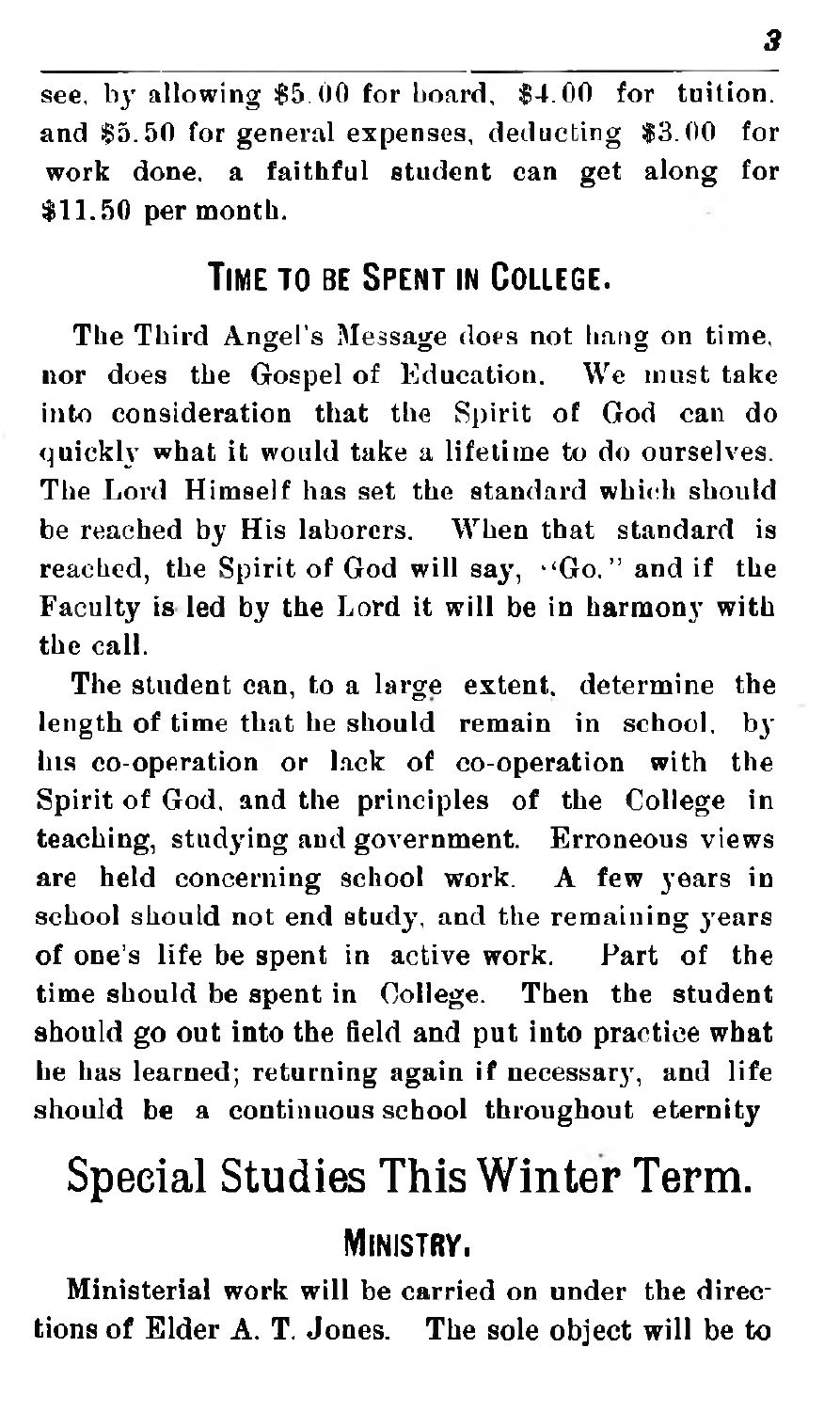**give the students, principles which are the foundation of godly success and prosperity in this work. Each day opportunity is given the students to put these principles into practice.**

#### **Teaching.**

**The demand for missionary teachers is great. Realizing this, the College is giving such instruction as will enable those who have ability to teach to go out into the work as quickly as possible. Calls are coming in, not only from churches in the United States, but from foreign countries and the islands of the sea. All who are interested in the salvation of souls should pray that the Lord will move upon the hearts of Christian young men and women who have ability to** teach, to consegrate themselves to this work and re**ceive a speady preparation.**

#### **Medical Missionary work.**

**Those who wish preparation enabling them to enter the regular work in medical missionary lines, will begin the preparatory studies here. Ample facilities are offered to those who desire to enter this work. These studies will be completed in the American Medical Missionary College.**

#### **Canvassing.**

**We would call the attention of all those who are planning to enter this line of missionary work, to the** article in a recent REVIEW. No pains will be spared by **t he College in training students for this work, and no field could be entered which gives a better experience for every other line of work or more opportunities to do personal work. The Review and Herald Publishing Co.**

Continued on page 5, next cover.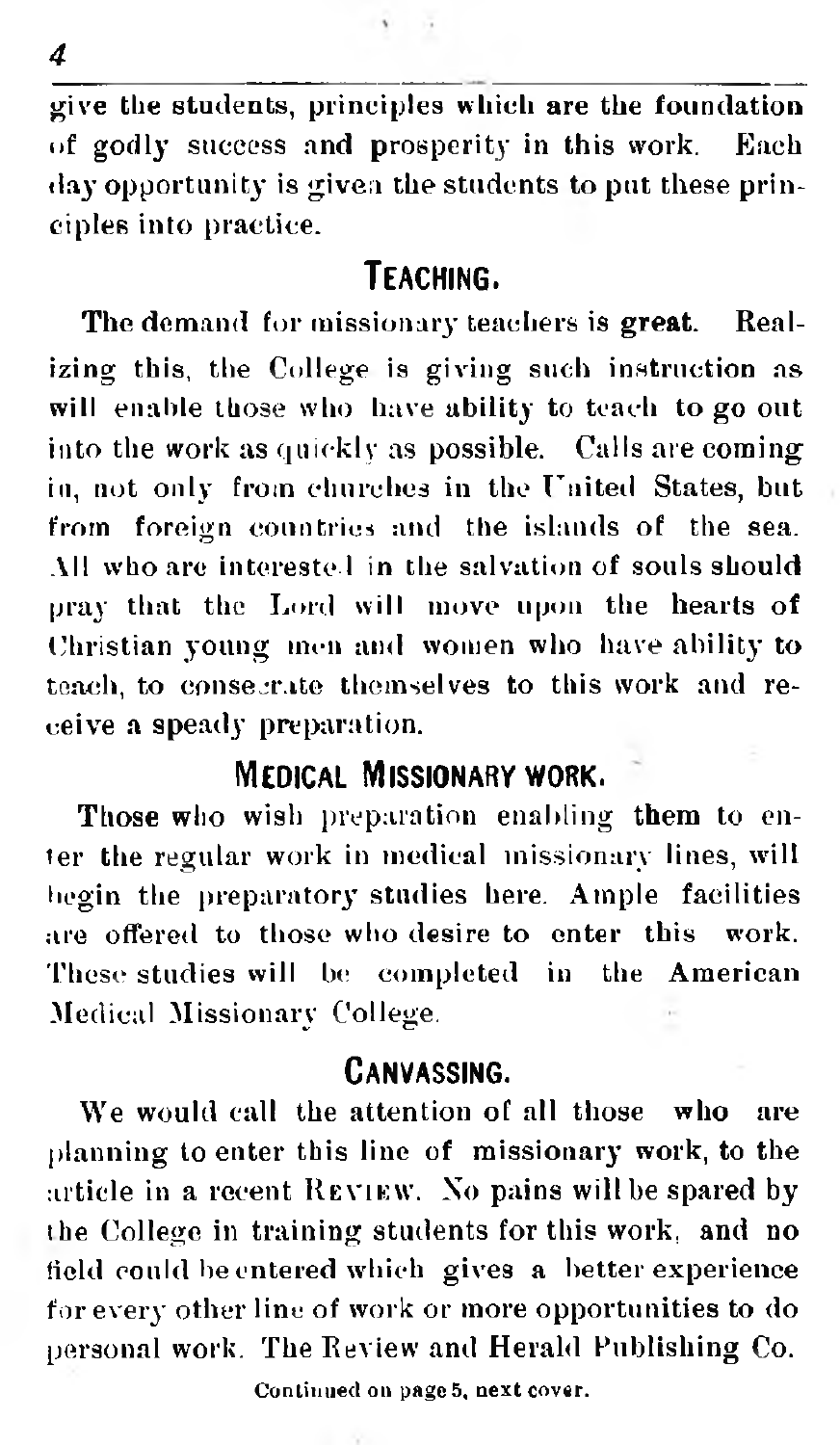will give one hundred persons this winter course for  $$25.00$  and two hours work per day. The number will soon be made up.

#### **Farming.**

Studies from the Bible aud the Testimonies on the subject of missionary farming, will be conducted. Our people are still farming on the Egyptian plan. The farmer who has faith in God's word on the subject of tilling the soil, and who will obey God, will save souls for the kingdom of heaven as well as the preacher who ministers the word from the desk.

#### **Commercial.**

Studies from the Bible and Testimonies will be conducted on the subject of business. The Lord has given directions in His word which will make every Christian proficient in business affairs. Our people should be loaning instead of borrowing, but business must be conducted on a missionary basis. It requires as much faith in God's word to be a successful business man in God's sight as to be a minister.

There will be a two week's course in book-keeping offered, brief yet com prehensive, so that every student will be able to keep a set of books. Those who desire to spend more time in this study will be given an opportunity to do so, as there will be a regular class running through the term.

#### **Domestic S cience.**

The Bible and Testimonies will be studied to learn God's methods of making house-keeping, cooking, sewing, and woman's work a pleasure and not drudgery.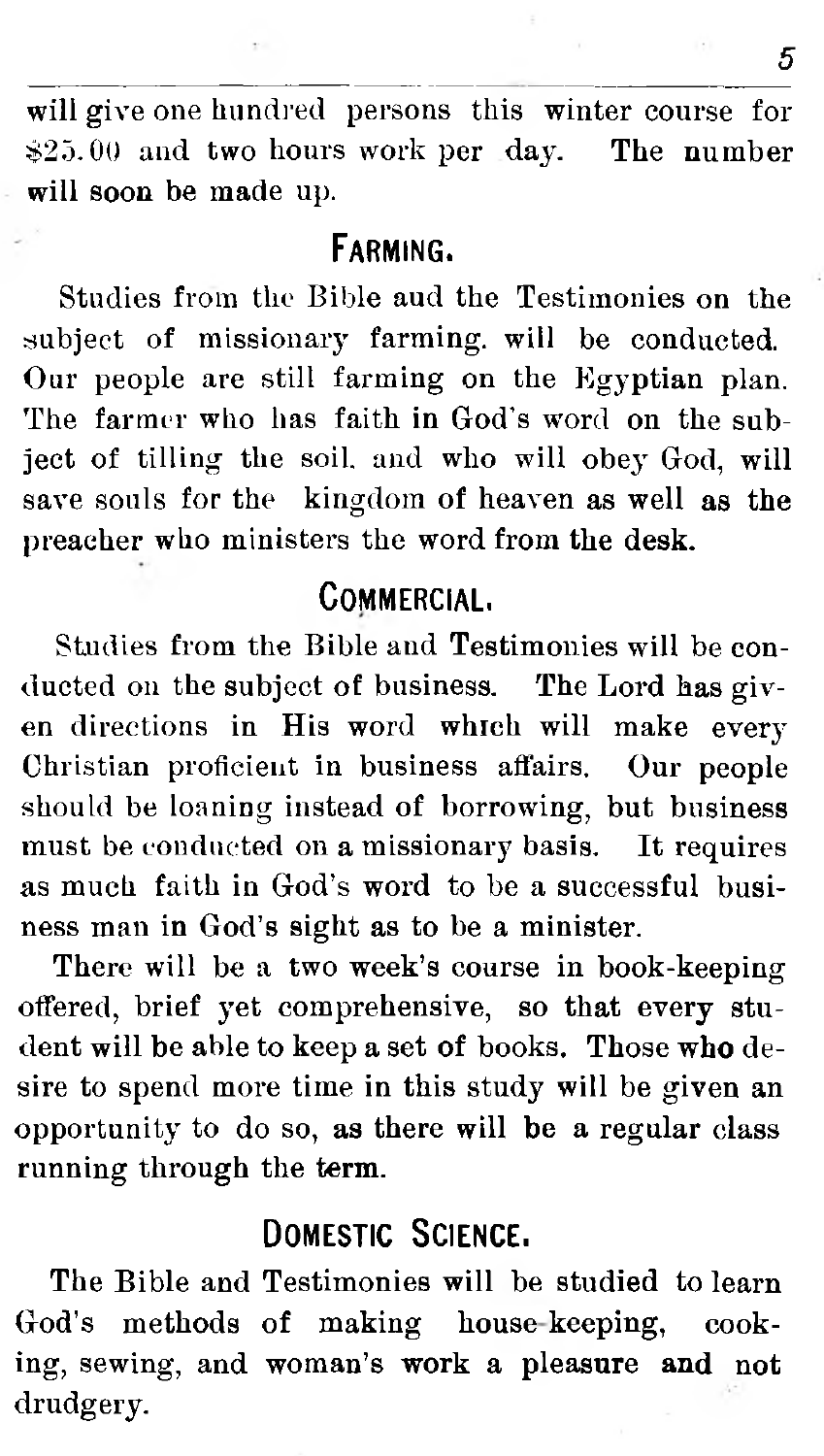#### **S cience.**

A course of study in the natural sciences will be carried on. which will give the great leading truths. Instead of cutting up God's great book of nature into slices—botany, physics, zoology, etc.—it will be studied entire, with the relation of every part to each other. The Word of God is the text book and the study of man, or physiology is the basis upon which all the other studies will rest. Ideas may be received bv a student which may start him into lines of thought that will enable him to be a scientist not after the worldly sort but after the godly.

#### **Language.**

Language will not be taught after the old methods. The subject matter will be from the Bible and Testimonies; thus while learning the best manner of expressing thought, the student's mind is filled with most precious gems of truth.

#### **Bible.**

Every study in the school is a Bible study. Careful attention will be given to the study of Christ's life, which will lead the mind of the student into all the doctrines of Christ's church. The doctrines are no special value to us unless we can see them through Christ, and it is a positive injury to present them in any other way. Souls should first be brought to accept Christ then the doctrines will be readily accepted because they will see Christ's life there.  $\cdot \cdot$ We shall be saved by his life."

#### **T rades.**

Every advantage will be offered to those who desire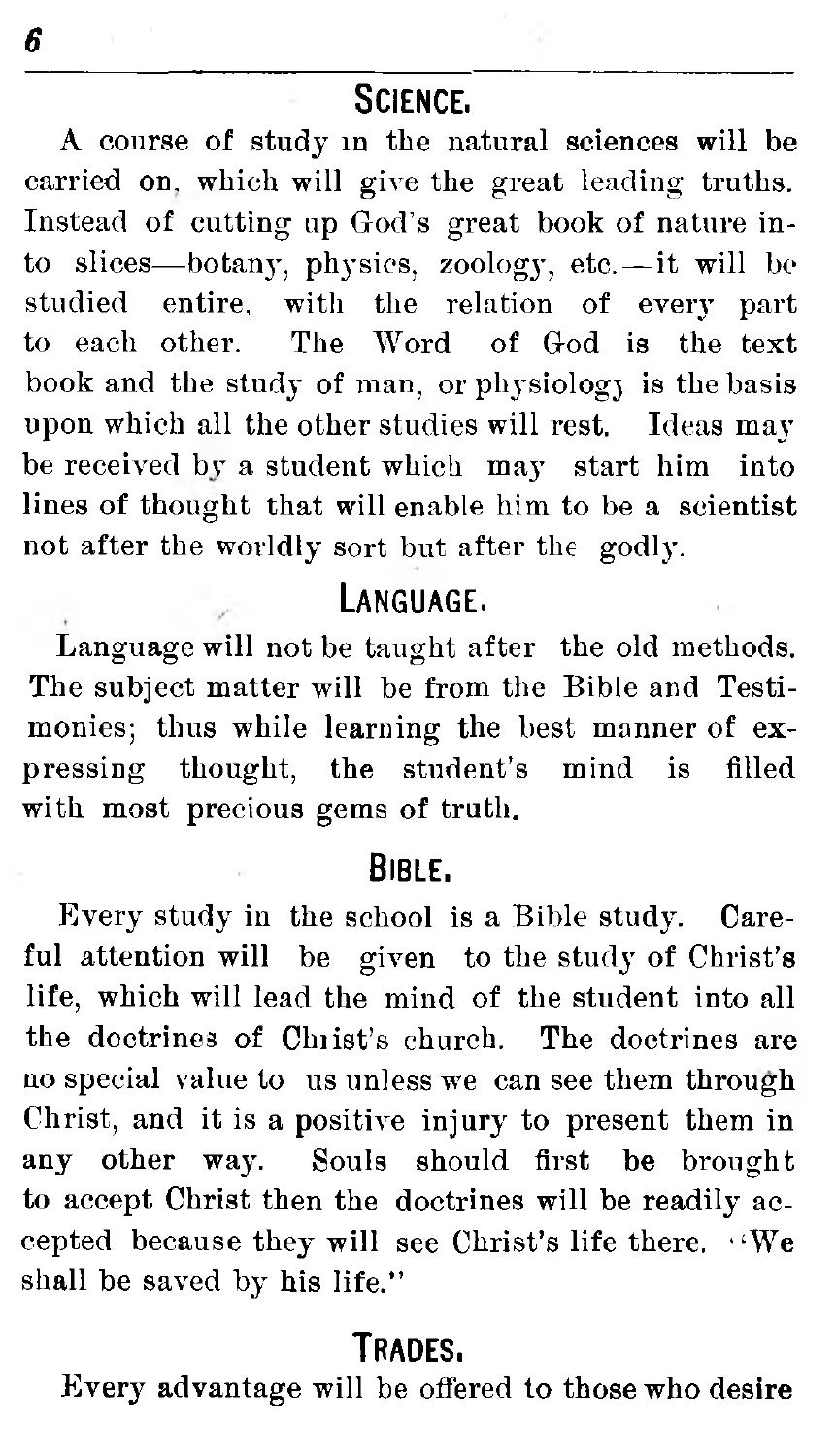**to learn such trades as carpentry, broom-making, dress making, shoe-making. A class will also be conducted in practical;]methods of caring for and running stationary engine, furnace, etc.**

**When Spring opens farming will be one of the most important subjects taught.**

#### **Common Branches.**

**The common, essential branches,— reading, writing, spelling, etc.— will be carefully taught from the Word of God.**

#### **In General.**

**It will be the design of the work during this winter quarter to give short courses, in order that people may be fitted up for the work which the Lord has for them to do. There will be work of the most practical and earnest nature for ministers, colporteurs, Bible workers, church school teachers, canvassers, as well as for those who design to fit themselves for work in our offices as book-keepers and stenographers.**

**It will not be best for any to come, save only those who have a full determination to consecrate their lives entirely to the Lord. The day of half-heartedness in the Third Angel's Message is now past, and the Lord is calling for laborers who will yield and surrender everything entirely to him.**

**All who contemplate coming should write immediately, stating the fact, so that the management of the** College may be able to mak: the necessary prepara**tion. The terms will be the same as those announced** in the annual calendar. All who are willing to do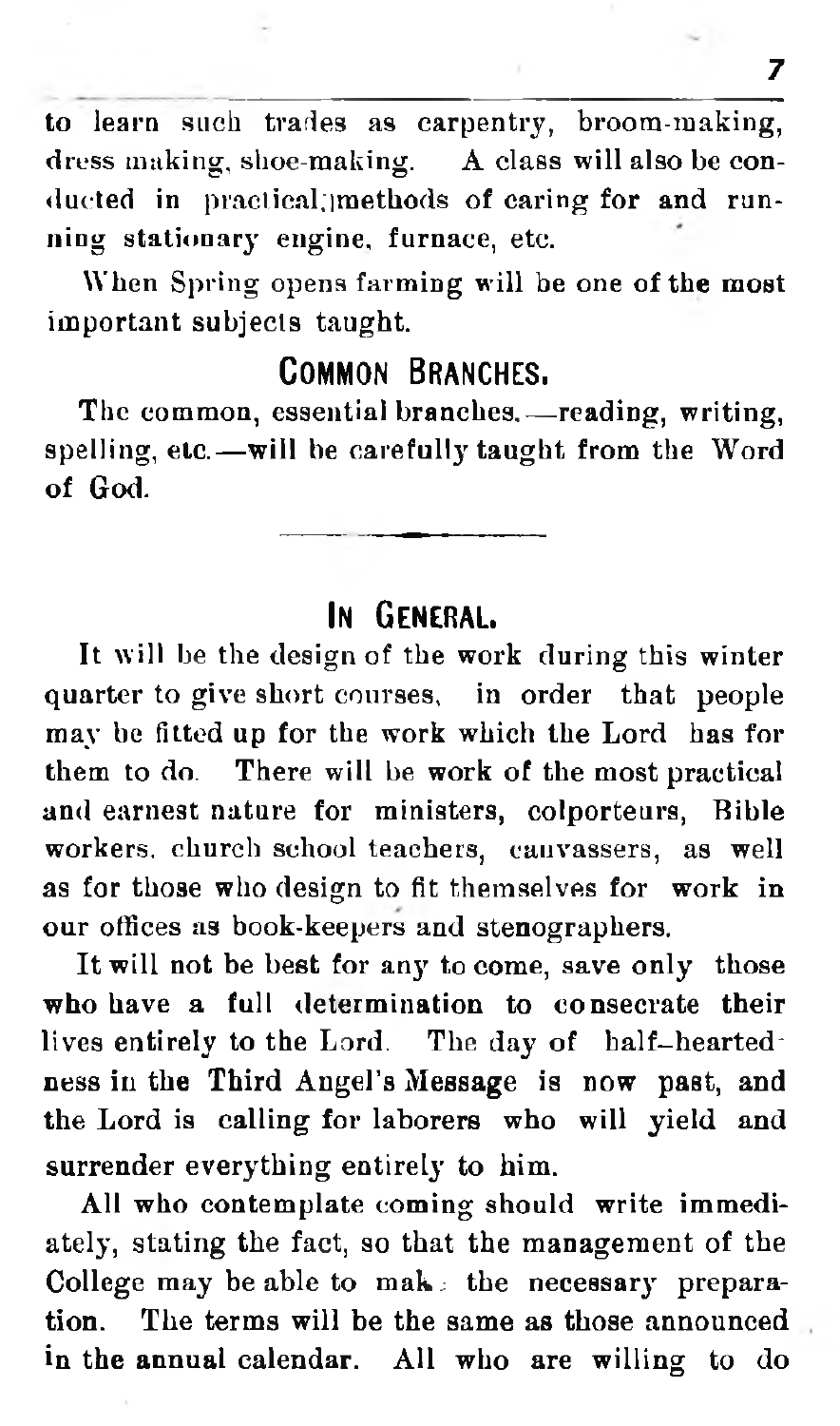some work, and who will be economical in the matter of their board, can get along on about eleven or twelve dollars per month. This sum will cover the expense for board, room, light, heat, and washing. Those who expect to come should write immediately for copy of the winter announcement, which will be forwarded on application. Send two-cent stamp to cover mailing of the same.

P. T. MAGAN

"Parables, Poems, and Pithy Points," is the title of a little leaflet on the subject of tobacco, written by Eld. D. E. Scoles, of Washburn, Mo. It is a very readable tract and we trust will do much toward lessening the baneful tobacco habit. Price 2 c. each, \$1.60 per hundred. Address the author.

THE ADVOCATE is in receipt of a very neat little "Sunset" calendar for 1899, the gift of the Review and Herald. That paper needs no such gift to make it valuable, for of all papers published, it is the most welcome. We hope every person to whom the ADVOCATE comes will see to it that they are subscribers to our able church paper. TEd. 1

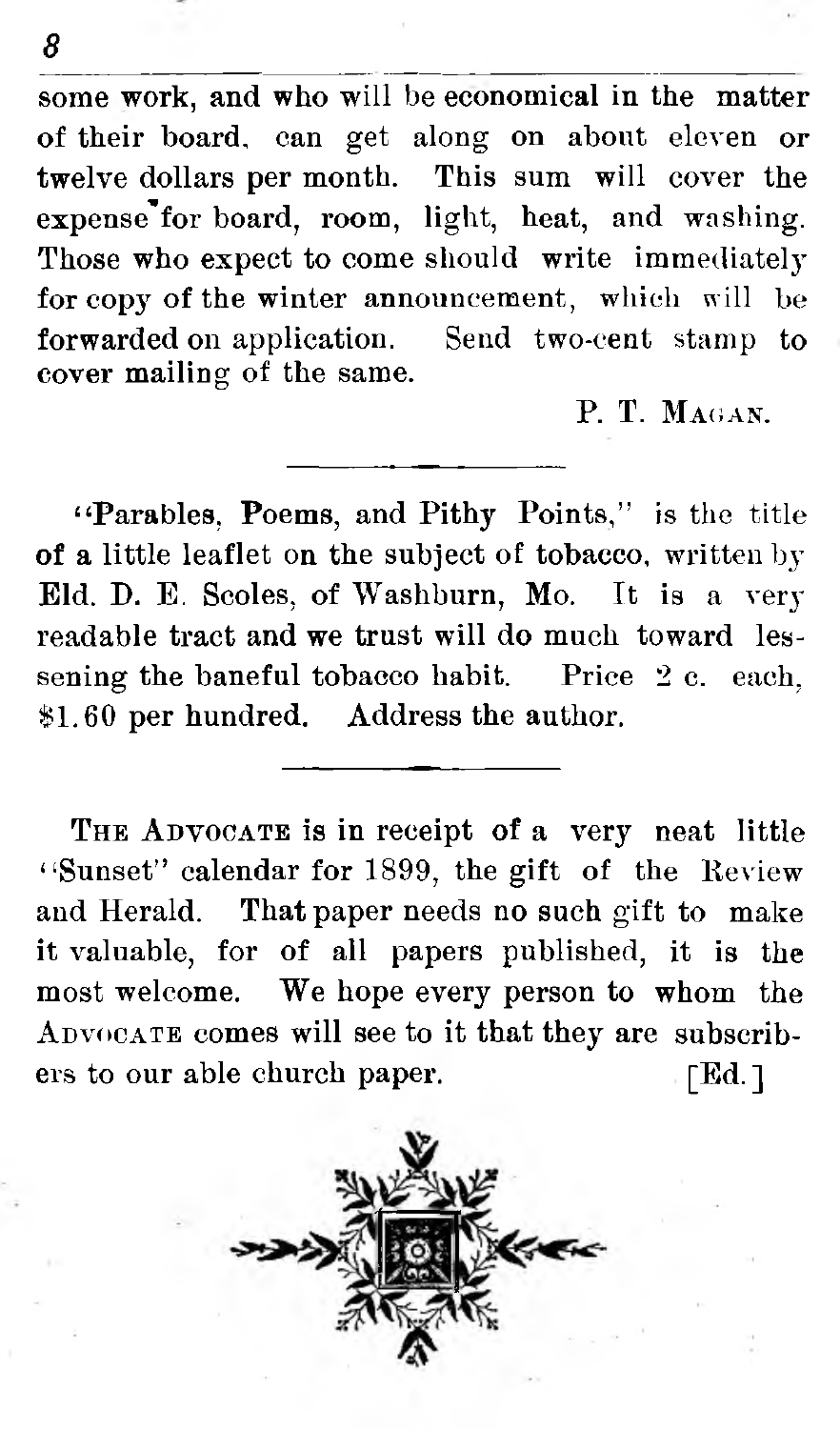$The$ 

### *T***raining School Advocate.**

Volume II. Number 1

#### DECEMBER,  $1898.$   $25$  Cls. A Year.

#### THE HEAVENLY VISITOR.

**After several years of waiting the Lord has been good to cause His Holy Spirit to move again upon the** teachers and students of Battle Creek College in a most **wonderful man ter. The manifestation is no ordinary one. It would be impossible to write or even to tell of the great things Go 1 has d me for us. There was no special effort on the part of the teachers to influence the students, nor to draw their attention to the things of God. We are told that " God had a watcher in the school, and though His presence is unseen His influence is discernible." This watcher, is the greatest teacher the world has ever known, and he has been in the school in a special manner the last three weeks.**

**How thankful the pirents and friends of students shoul I be that their children are here at the present time. While the students were seeking Jesus as they have been in the past few weeks, the suspension of studies was not considered a loss: and we have learned more** *1 \* **during these few days than we could learn in an ordinary life time without the Spirit of God. Lessons have been forced home that will stay with us throughout eternity. Changes have been made in character that are a wonder to angels of Heaven and an incomprehensible mystery to Satan.**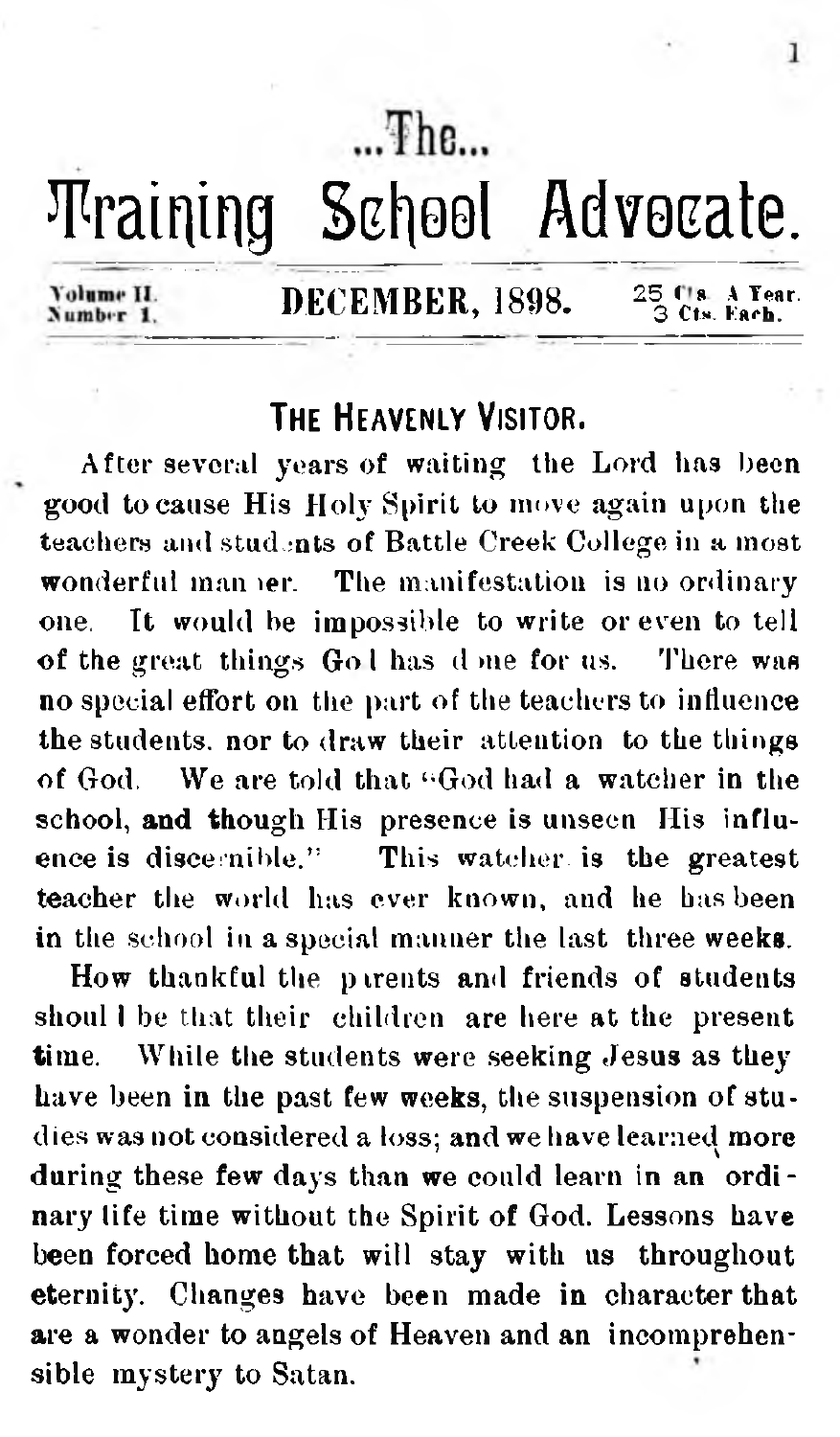**We know Unit every true Christian will rejoice with the teachers anil students that God lias again recognized the Battle Creek College in this way, has placed His Spirit upon the school and that Jesus Christ is at the head. Will not the young men and young women, who have not yet placed themselves in the channel of light** begin to think seriously about what they should be doing? We are living in the time when God is sealing **His people. We are told that characters are now being weighed. This means that the living Seventh-Day Adventists are now coming up to the investigative judgment and already their eases passed upon. Time** is so short now, should not those who are going to **give themselves to the Lord's work enter it at once and get a preparation for some place in God's cause? Every line of work is now open to receive hundreds of trained young people who have been filled with the Spirit of God.**

 $\overline{2}$ 

**Let those who wish the training that the College is** giving begin to ask the Lord in PERFECT FAITH **to open the way for them to receive the special preparation that we now need, to do the great work that the Lord is laying upon the young, who are to be most active in the final warning.**

E. **A. S.**

#### HOME WHERE GOD DWELLS.

**The fruit of the spirit is love, joy, peace, long suffering. gentleness, goodness, faith, meekness, temperanc Only today I heard one of the young ladies say that there were, not long ago some in the Home whom she could not love, but " since my conversion I love them all."**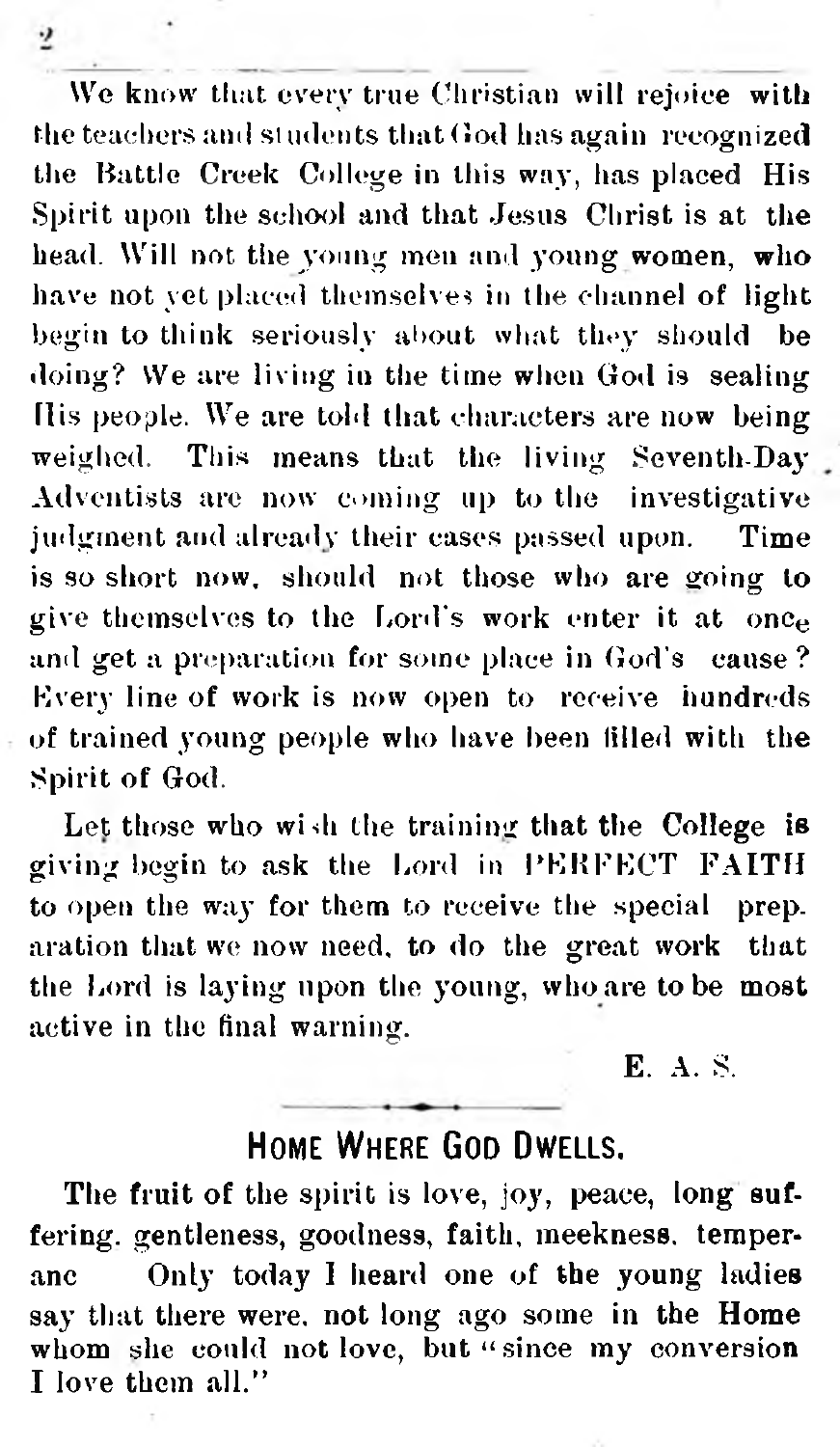It is no uncommon thing for members of a boarding school to form cliques, or to pair off and often con tend with the others, but we thank God his Spirit has put all that out of our hearts. We are all sisters in Christ.

Those who have lived in the Home know that the spirit which often pervades the atmosphere is to obey rules if you have to, but disobey, and have some fun when you get the chance.

We thank God that today his Spirit has made us look at things in a different light and our students are now God's children and with him  $\cdot$  To obey is better than sacrifice."

Silent hour is their response to the Saviour's invitation, " Come ye apart and rest awhile; " and since the Spirit has visited they crave those talks with him alone. Think you they must be cautioned not to whisper or visit other rooms?No for God has spoken to them saying, "Be still and know that I am God."

When the Pentecostal showers fell the natural result was that the followers of Christ had all things in common. The same spirit has been very noticeable among the students. Not a forced demonstration but simply an overflow of a heart brim-full. When one student is without clothing others share with her until she is comfortable. On hearing of a girl in such a condition of health that she was unable to earn her board and tuition, the girls pledged to support. Some donated the money previously spent for gum or candy, perfumery or nicknacks. Others offered to work an extra hour each week and let the worthy student have the proceeds, and I know of another who sacrificed her Sabbath's breakfast each week for her sister's help. These are some of the ways that the Spirit works in the home.

M. BESSIE DE GRAW.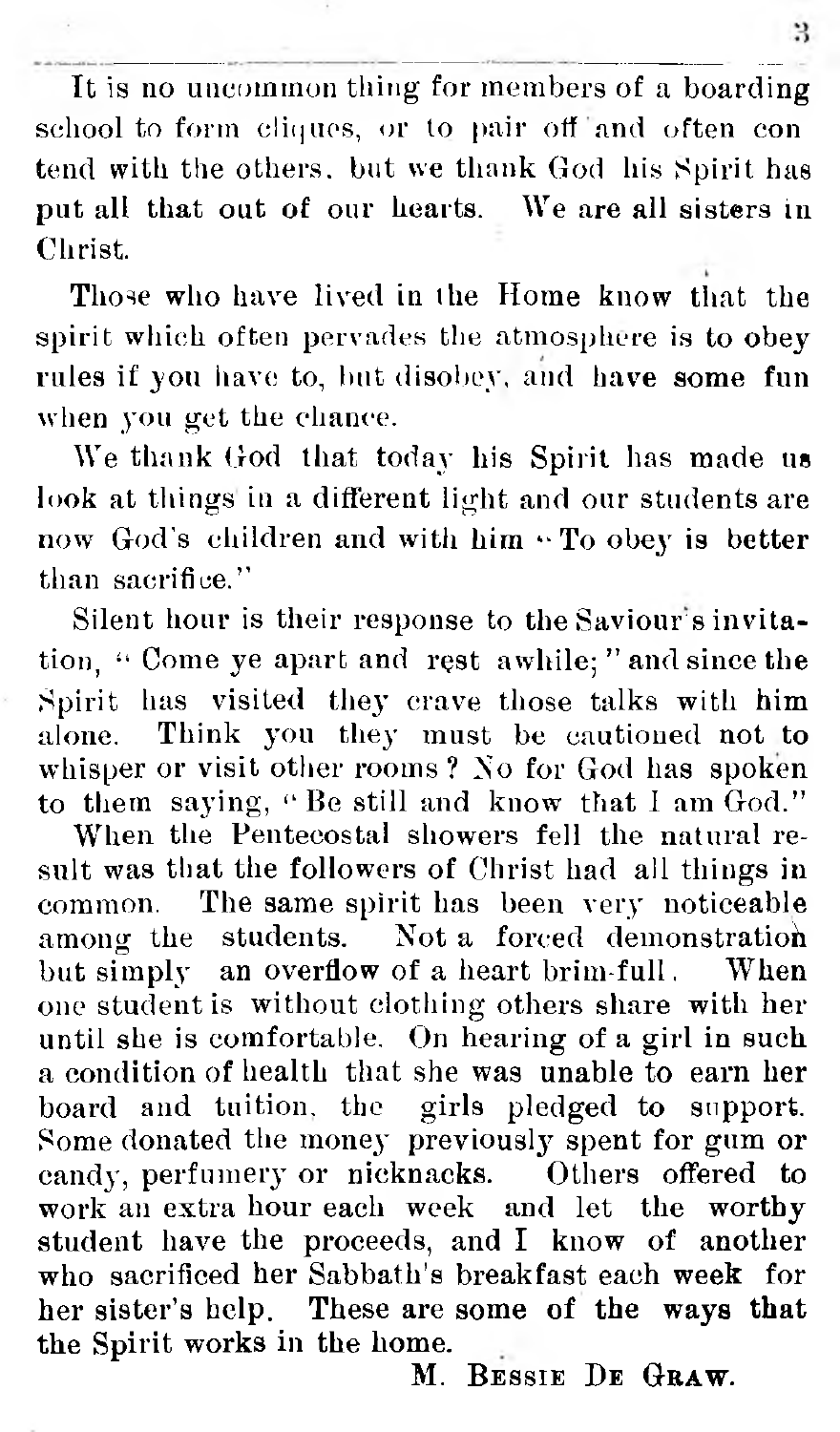#### **PFRSONAL** EXPERIENCES NO.1.

Truly we may say "the Lord is able to save to the utterm ost." Is anyone bound by long standing and unconquerable habits? Is anyone ruled by disposition violent and ungovernable? Is anyone without faith and hopeless? There is salvation for such. To the latter class especially I hope that my experience will be of some benefit. Let me first ask what brought you into this condition? For my own part, it was a long and wilful rejection of light, and a spirit of criticising those at the head of the work. When  $I$ came to school this year, which is my fifth year in college. I was absolutely without faith or hope.

The past two years my experience has been empty. About half the time I was a hypocrit and the other half an avowed infidel; I did not believe even in the existence of God. Sometimes, fearing lest he should exist, and I be eternally lost, I earnestly sought Him for hours at a time, but not the least ray of hope dawned upon me;- this only served to strengthen me in my unbelief. Many times I have prayed, that, if God did exist, and I could not be saved, he would strike me dead on the spot, and as I still lived on in my unbelief my case seemed to grow more hopeless. The special meetings held at the college, at first had little effect upon me. I thought to myself, I have seen such meetings before: however, something, I knew not what, strove within me. I could not sleep. I said to many, "If I had but one ray of hope, I would give up all for the Lord."

I remembered that many times in the past when I had vainly sought the Lord. I had always been impressed to yield some cherished sin or ambition. I always said to myself at such times, "I do not feel that I can give up all for nothing, and if I could only

4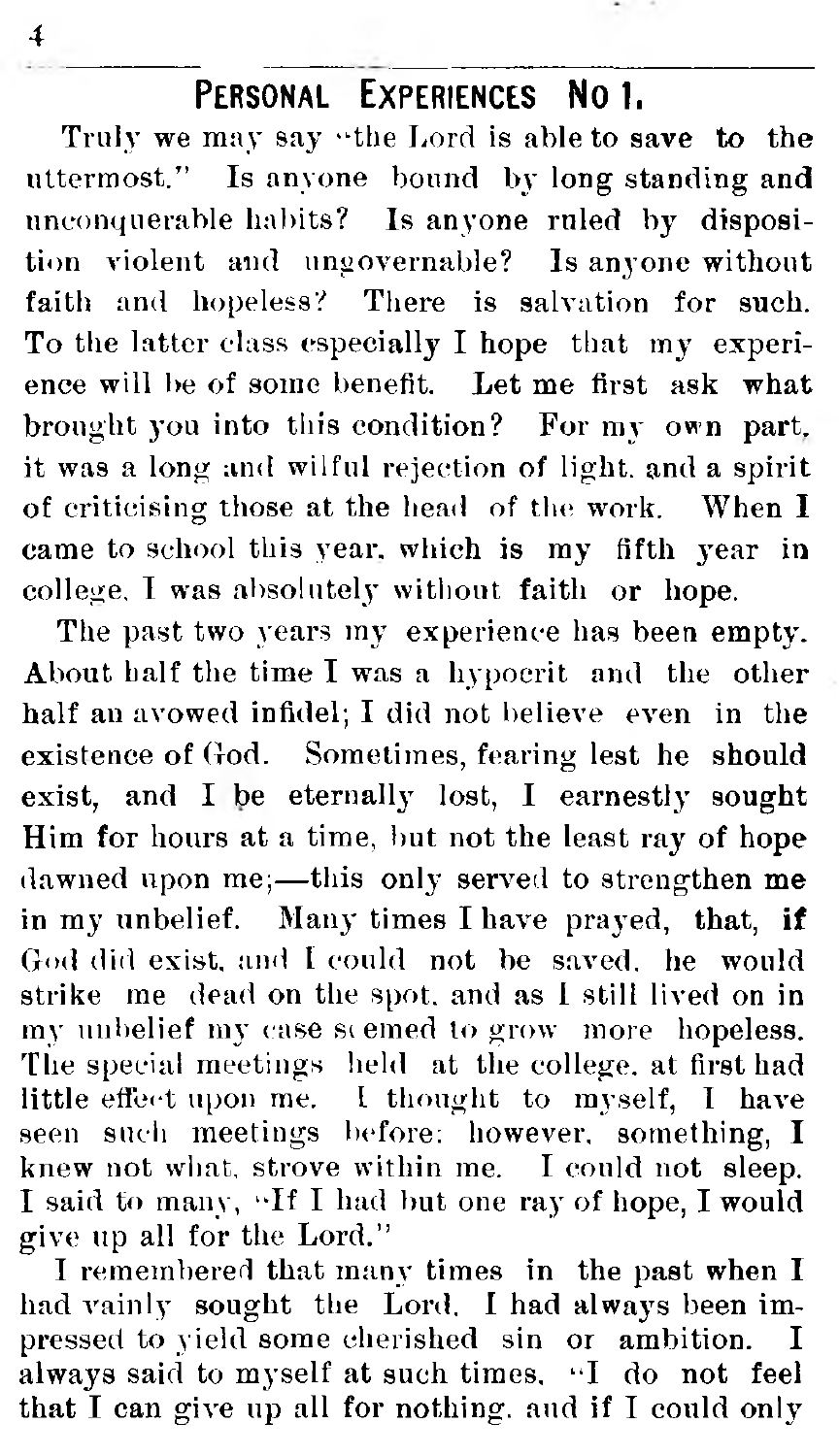believe I would yield everything;" still, I could not be satisfied. Friends talked and prayed with me, and continually something kept saying to me, "Give up all and abide the result." About midnight November 9 I did. One by one all my cherished ambitions were relinquished. One by one I decided upon courses of action which I felt impressed were duty. Something strange happened then; I had perfect peace but little faith. The voice within me ceased striving, it only said: "Go ahead and keep your word." The great blessing came not in the decision but in the doing. As I confessed wrongs, and yielded to the still small voice on every point, my faith grew boundless.

I em braced the first opportunity to leave the city and engage in mission work at Kalamazoo. The Lord blessed me in every act more than I had hoped. He gave me a true and burning love for souls, a live experience, and the privilege of helping many to the knowledge of this precious salvation. God is allpowerful. How pleasant it is to see the chains fall from the vilest drunkard, and he stand up pure and clean, a faithful witness of Jesus. To everyone I would  $say$ ;—"Struggle no longer in these bonds of darkness which only grow tighter as you struggle to extricate yourself. Yield yourself to the great deliverer. He will break every bond and give you peace and joy. Only obey the still small voice in every detail, and eternity will be yours in which to praise Him for it."

A LBERT N. MERRITT.

"Make your homes as far as possible from Sodom and Gomorrah " Testimony.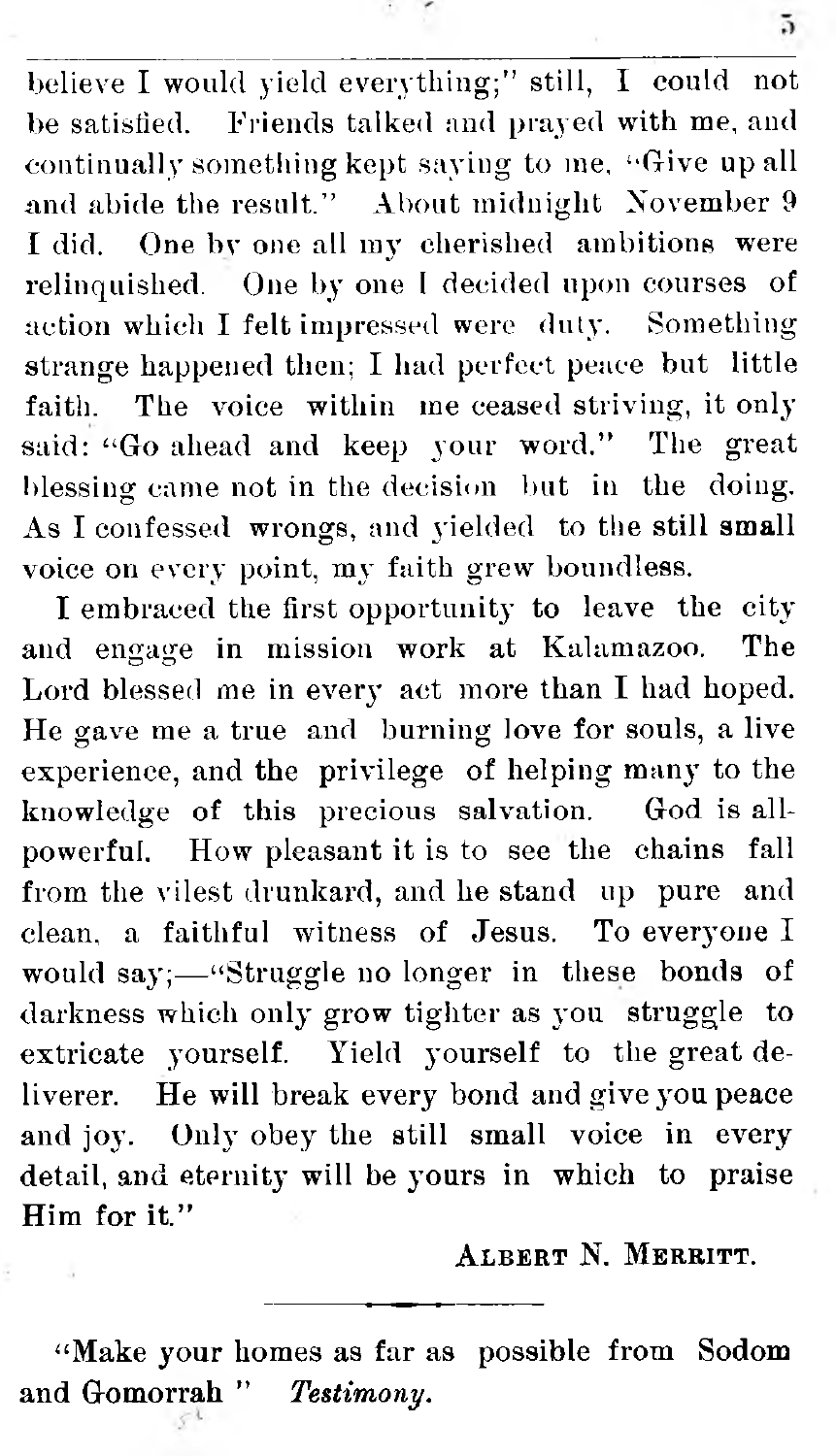#### **Personal Experiences No. 2.**

The Lord has impressed me to give a written testimony of what he has done for me and his power as I have seen it manifested the last few weeks in onr school.

I came to this College simply because my parents saw fit to send me here. Came with the determination to have a good time and nothing more. My heart was hard and I was going headlong to destruction; I disobeyed nearly every rule and regulation of the College, and made light of religion and every thing pertaining to it.

Finally the Faculty decided it was best for me and my associates to leave the school. This was Friday morning, November 1. That evening at prayers the Spirit of God came in in a marked manner and convicted many.

Then it was that I realized what an *awful condition* I was in. It seemed to me that I was the chief of sinners and that the Lord had withdrawn his Spirit from me. Oh, it almost crushed me down. I was wild. How I prayed to the Lord just to give me one more chance. How I pleaded with him. Words fail to express the feeling  $\mathbf{\hat{I}}$  had.

They took me to my room and prayed with me. Prayed that the spirit of Satan might be withdrawn from me. By that time all of the students had met in the College chapel and were having a wonderful meeting. They took me over and as I was sitting listening to the good testimonies, and praying continually myself, that spirit of darkness which had been all around me seem ed to break and the bright light shone in. I never felt happier in all my life, just to think that the Lord had accepted me.

I was im pressed to get right up and praise him for

*r>*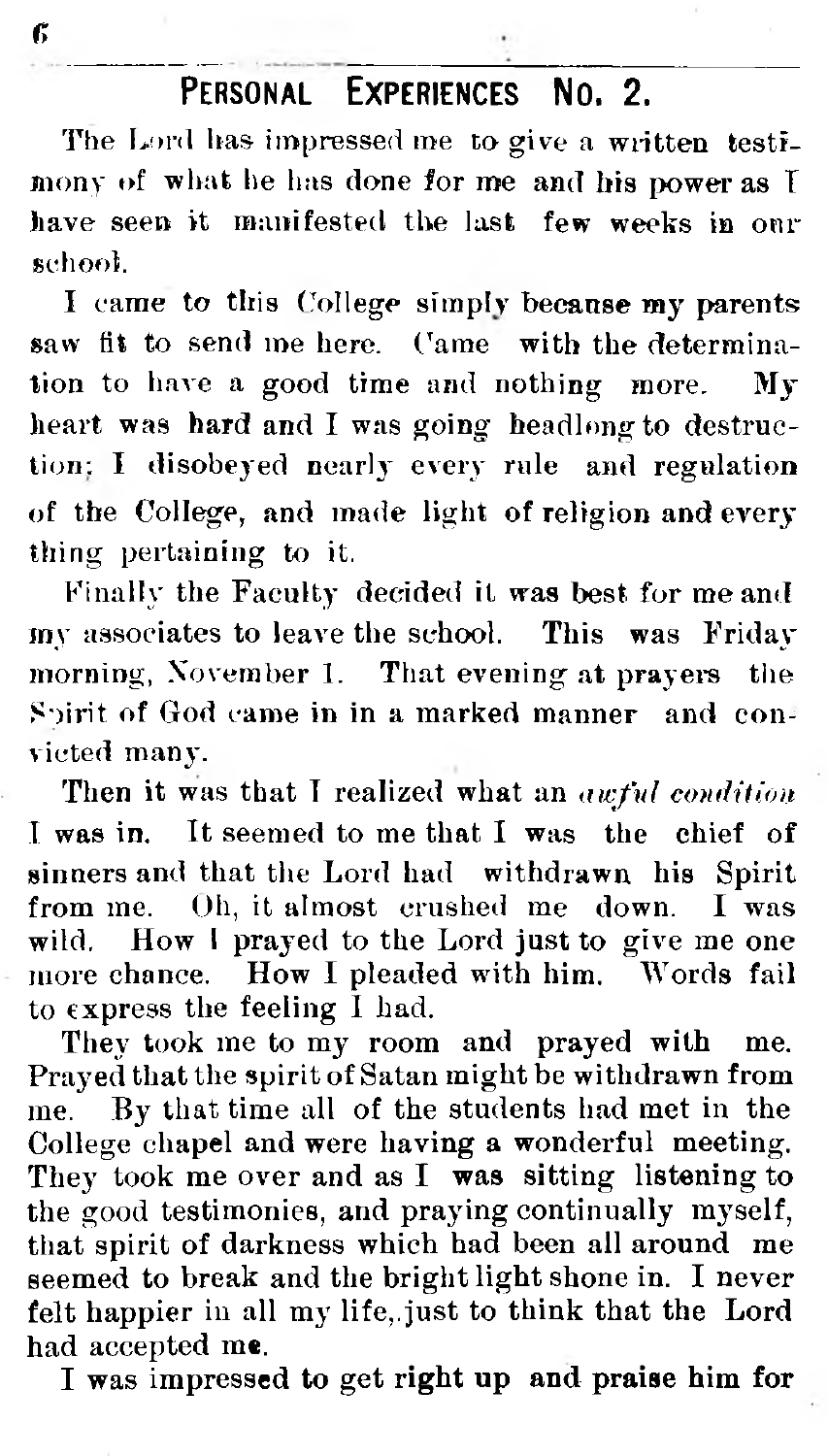it but I didn't do it. Pride was still in my heart, I thought how foolish I was to think of such a thing, and then, can I say it, I prayed that the Spirit of God would leave me and give me back to Satan,

7

No sooner had I wished it when his Spirit was withdrawn, and a greater darkness came over me.

How I longed, then, to have *even* a *desire* to be a *<Jhristiau,* for that had all left me.

Then and there, I got down on my knees, told the Lord what a miserable sinner I was and begged of him to help me. Psa.  $34:6$ . I accepted him by faith, stepped out on his promises, trusting him to give me strength. Isa.  $41, 10, 13$ .

Since then through his help I have gone forward in baptism, showing to the world that from now on and forever, **I** am w hollj' his to do *anything* **he asks me,** and to go *anywhere*, *everywhere* he calls.

I firmly believe this was my last chance of salvation and if I had rejected it I would have gone into the depths of sin and been lost forever.

Not I alone have excepted of the Saviour. There were others of my associates, whose hearts were like stone, but the stony hearts have been melted Those who were proud and cold have fallen on the Rock and been broken.

Now for the first time in the history of the College *every* student, in both halls, is fully consecrated to the Lord and his work.

Those who were deep down in sin are out telling others what the Lord has done for them and are bringing the lost ones in.

Surely the Lord is blessing this school and has given us a great work to do. ""Such knowledge is too wonderful for me; it is high, I cannot attain unto it." Psa. 139 : 6.

NELLIE DONNELL.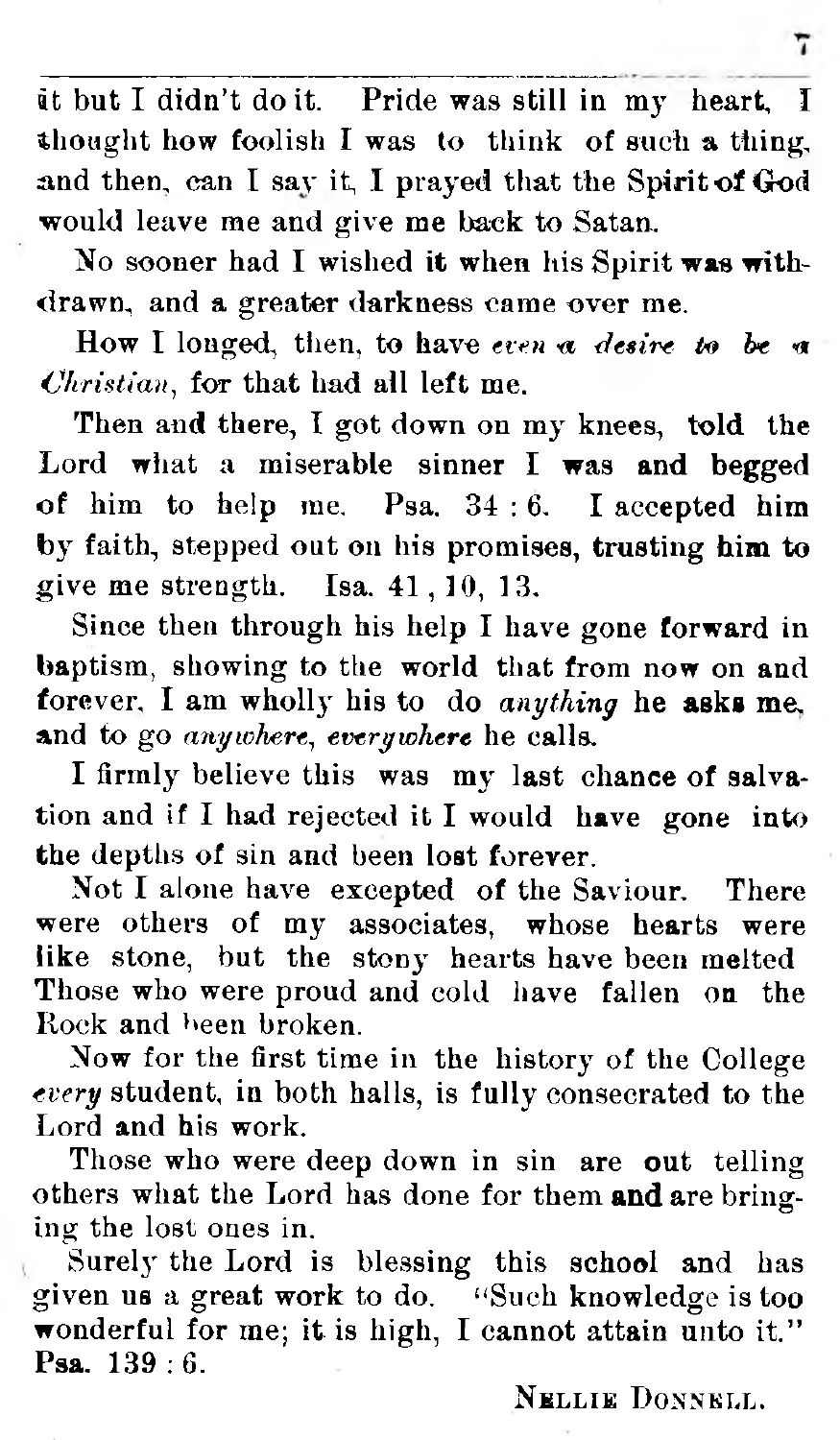(i)be graining ^cf}ool 0dvocate.

PUBLISHED MONTHLY BY

BATTLE CREEK COLLEGE. Training School for Christian Workers College Building . . . . **BATTLE CREEK MICHIGAN** 

|  |  | J. G. Lamson.                                       |  |  |  |  |  | $\sim$ | Fditor.              |  |  |
|--|--|-----------------------------------------------------|--|--|--|--|--|--------|----------------------|--|--|
|  |  | E. A. Sutherland, $\}$ .<br>H. R. Salisbury, $\}$ . |  |  |  |  |  |        | - Associate Editors. |  |  |
|  |  |                                                     |  |  |  |  |  |        |                      |  |  |

### **Editorial.**

The -Home Visitor" having failed to **GREETING.** make its usual call at the homes of the students since the close of the last school year, it feels so much like a stranger that

it must doff its hat and reintroduce itself again to the attention of all.

The Home Visitor was established RETROSPECTIVE. last year to furnish a means of communication between the College and

its patrons and to be a medium through which announcements of college terms and other matters of general interest could be made most readily. The paper served well its purpose, and indeed was a most welcome *visitor* to the *homes* of those whose children and loved ones were in school, or to the temporary place of work of the student out in the field to can vass, to teach, to help the poor sinner, or to rest. To bring joy to such or to any were a worthy object, and this with other equally im portant aims will energize the work of the future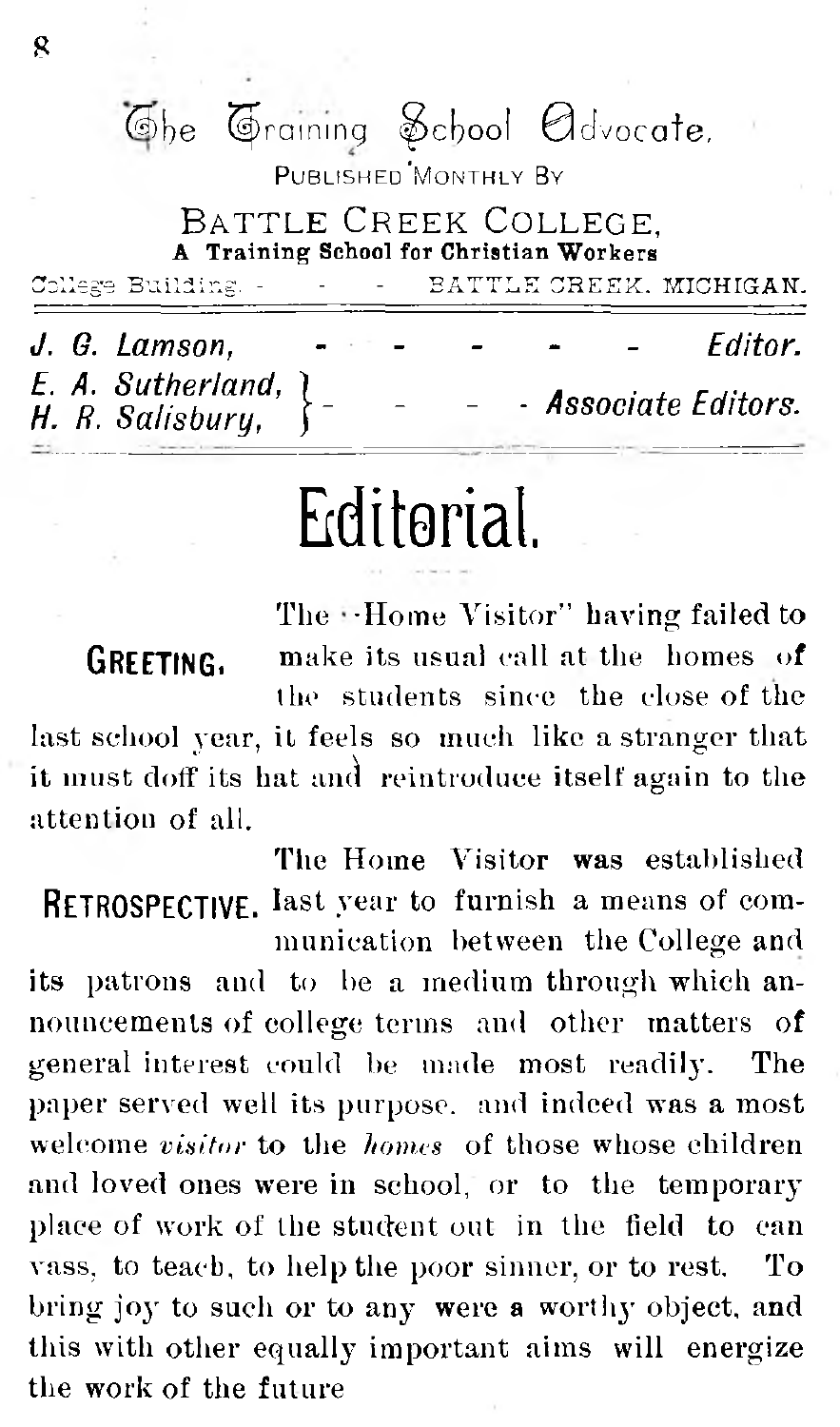**During the interval since the July** AD INTERIM. **issue of the Home Visitor, many important changes have been made in**

**the institution which brings into being this magazine Years ago the Lord was pleased to make known his will relative to the education of the children and youth, and Battle Creek College was established to be a training school for missionaries. The only method in such a school that could be in harmony witli the will of God would be the reception of the necessary training through the faith of the Son of God.** This de**sirable mode of receiving an education seems to have been lost fora time, and where hundreds of laborers should have gone forth at the Master's call the school was shorn of its strength and the banner of the Third Angel's Message was borne forward by what might be likened to a forlorn hope. God spoke graciously of his work, and turned again the the captivity of this " prisoner of hope." With almost incredible speed barriers were removed, obstacles surmounted, courses changed, studies rearranged, until there was left little semblance of the usual College curriculum. The change was approved of God, and from the first His Spirit was given the throne in the school, and as will appear elsewhere in this issue the mighty hand of Him who made all things is upon and over and about his believing children.**

**The successful conduct of a school PROSPECTIVE.** like the Battle Creek College, $-A$ **Training School for Christian Work-**

ers,—is very greatly aided by some medium of com**munication between the faculty, students, and patrons,**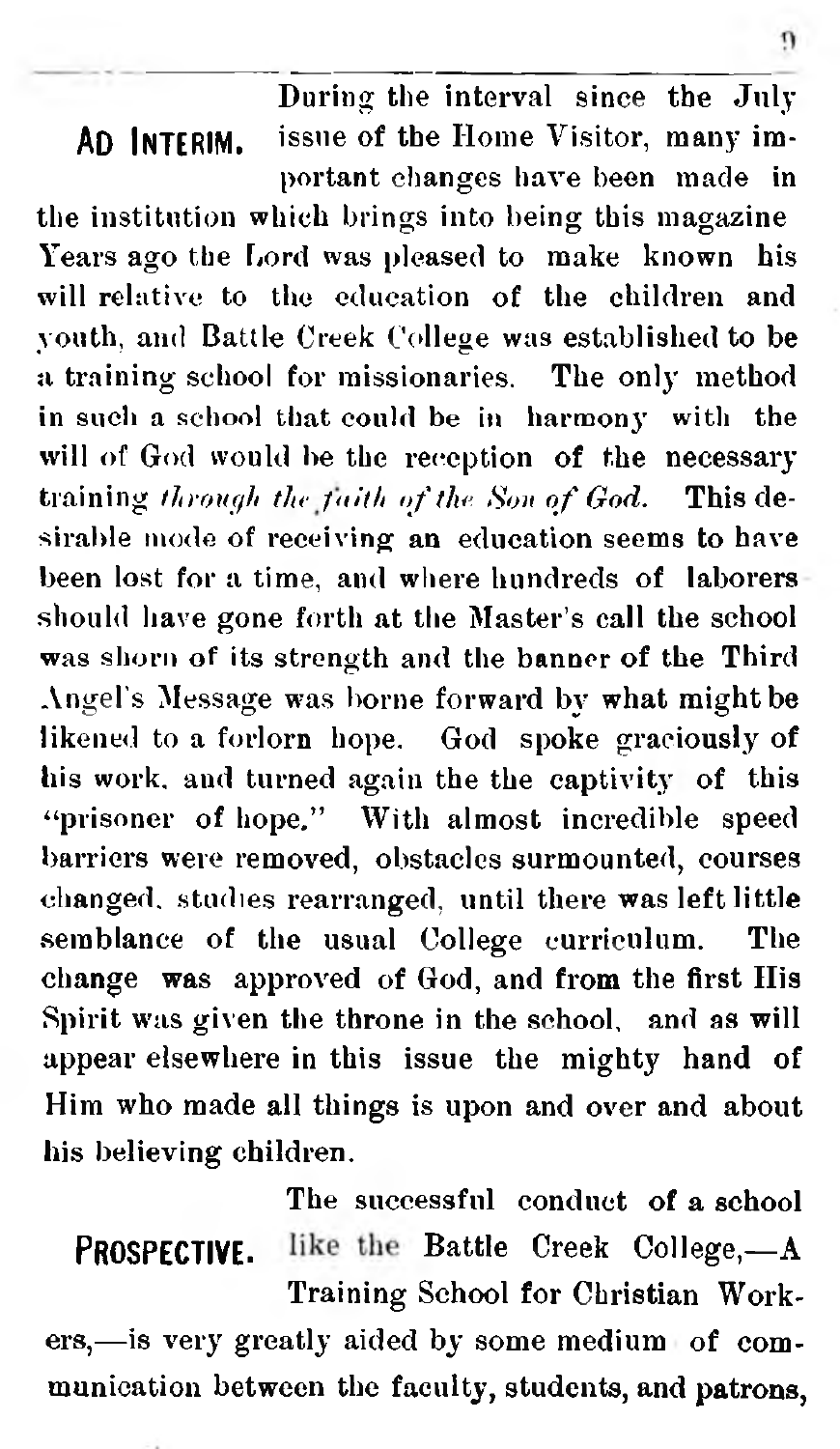**that will place in a somewhat permanent form the announcements, regulations, and plans of work which are proposed. To that extent then the Home Visitor is to enter a new field, and its work having broadened, it will need a new name which will bear in itself an announcement of the reason it has for existence**

**As Battle Creek College is now a** NEW NAME, **training school for Christian Workers, a magazine pub'ished in advo-**

**cacy of a system whereby young men and women are made workers along Christian lines is deemed to be the best kind of publication, and for the best purpose. It will still be a Home Visitor but it will now enter the homes, not merely as a bulletin board for the dis play of the news of the school but as an "advocate" of** that highest of all systems of education,—the Train**ing School for Christian workers.**

| WF Ask   |  |
|----------|--|
| YOUR AID |  |

That we may carry forward this work to the very best advantage we should be in touch with every Seventh-day **Adventist home in this district.**

We have placed the subscription price at the low **figure of 25 cents per year and invite a hearty response to our call for subscribers We shall en deavor to make the numbers of our little magazine so valuable that they will be kept for future reference. We invite your honest criticism, your contributions, and above all vour prayers, for the success of THE T R AIN IN G SCHOOL AD VO CATE.**

**10**

**<sup>&</sup>quot; Remember that the integrity, and virtue of God can keep itself pure in the presence of all sorts of** sin." A. T. Jones, Lansing Campmeeting 1893.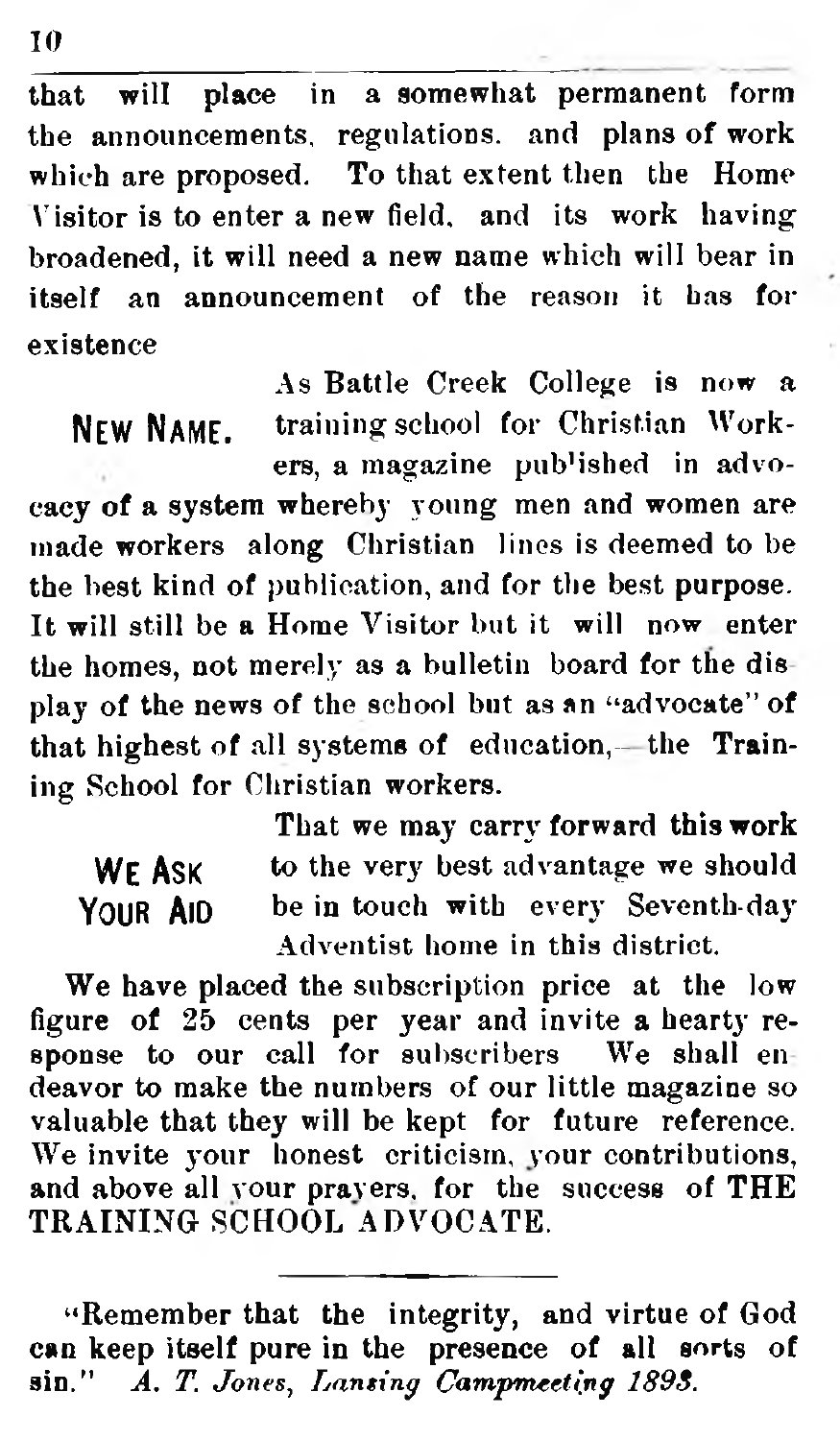#### **A New and Important Department of the College.**

Since the College has been converted into a training school for Christian workers we find that it is necessary to give our students an actual experience in the different lines of missionary work. We have been doing everything we could to give them practical work. At present, about fifty young men who are preparing for the ministry are out in the vicinity of Battle Creek doing house to house labor. One evening last week thirty cottage meetings were held in the city by the students. Students are seeking out the poor, bringing children in, and feeding and clothing them. The new department that must be opened at once is a city mission. At the present time we are sending about six students to Kalamazoo. The brethren there have kindly given the students an opportunity to cooperate with them in the work, but we must have betfacilities and better opportunity to give more students a training in this line. We wish to have a mission of sufficient capacity to give every student who comes to Battle Creek College for a missionary training, an opportunity to get an experience in the city mission work.

Those who are now in charge of the school are planning to open a mission in one of the large cities near Battle Creek which will offer us just such a privilege. The expense will not be unreasonable, probably about \$40 per month will cover it. This enterprise must not be maintained by the College. Students and teachers have already raised about \$100, and we look to the friends of Christian education for the rest. We believe there are hundreds ready and willing to put their hands into their pockets and contribute liberally toward maintaining this mission so that we may send out hundreds of workers who will be prepared in a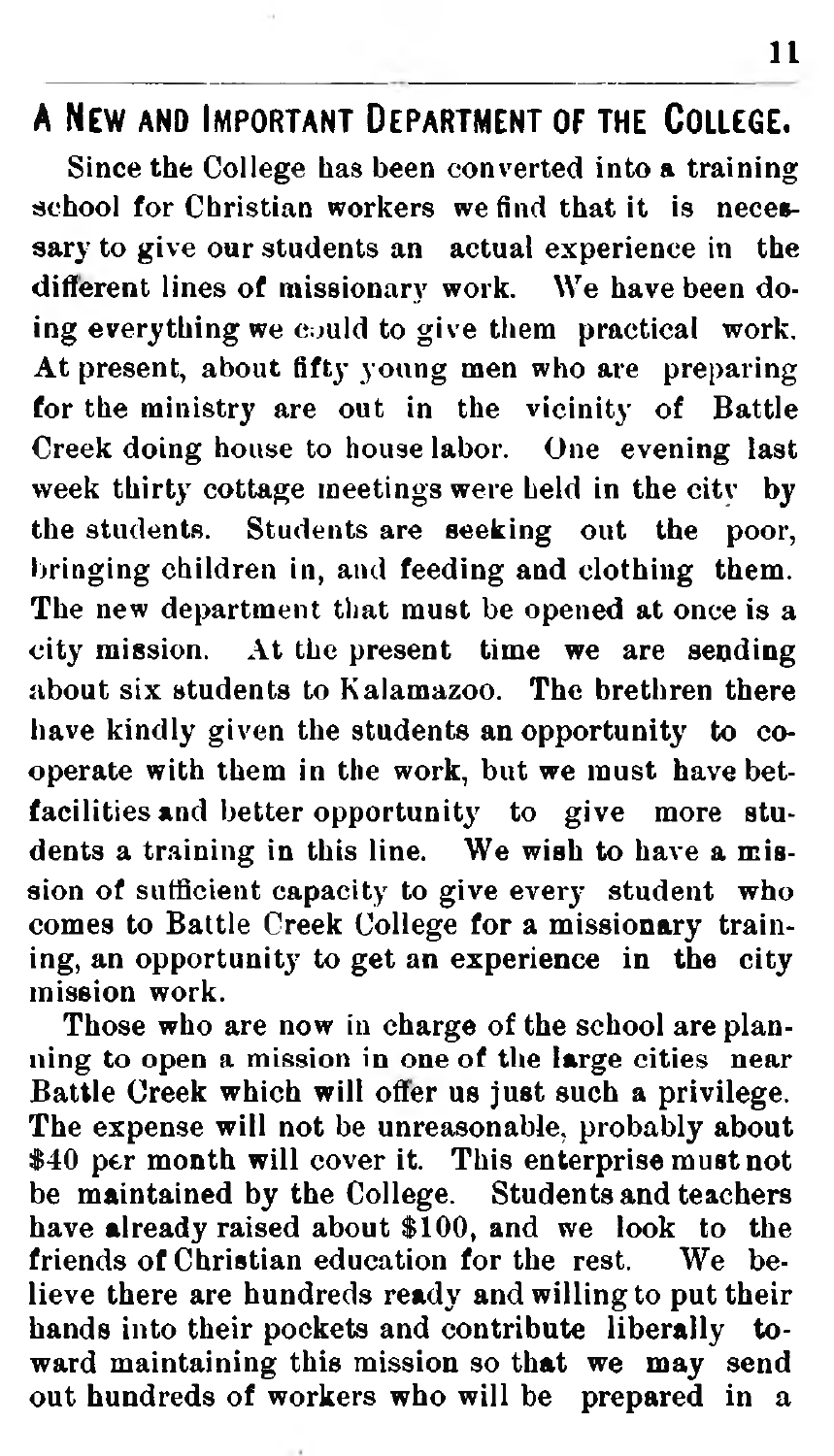**short time to go into large cities to do the work that must be done immediately-.**

**Those who wish to obtain the blessing that will come in helping to start this work, please send in your names and mention the amount you wish to give. More will be said about the mission in the next issue. E. A. S.**

#### REPORTS FROM CHURCH SCHOOL TEACHERS.

**The reports from our church school teachers concerning the week of prayer are very encouraging and only prove more fully that we are coming right up to the latter rain, and that the Lord is waiting to pour out His Spirit upon His people everywhere. Following are a few extracts, which we know our brethren and sisters will be glad to read.**

#### **No. 1.**

**" W e have'had such good meetings during the week of prayer I cannot refrain from telling you about** them. We did not dismiss school but held school until 2:30 then all books were put away and the **pupils sat in their own seats and listened to the readings. We had splendid meetings and the Spirit of the Lord came into the school and the children's hearts were touched. The parents were so well pleased to see how the'children conducted themselves during the meetings Thursday evening we had an excellent meeting, several of the scholars testified to the love they had for the Saviour. Tears of joy were shed. Friday afternoon I had the reading and when we bowed for prayer one of my youngesFscholars prayed after several of the members had prayed. How it**

 $12$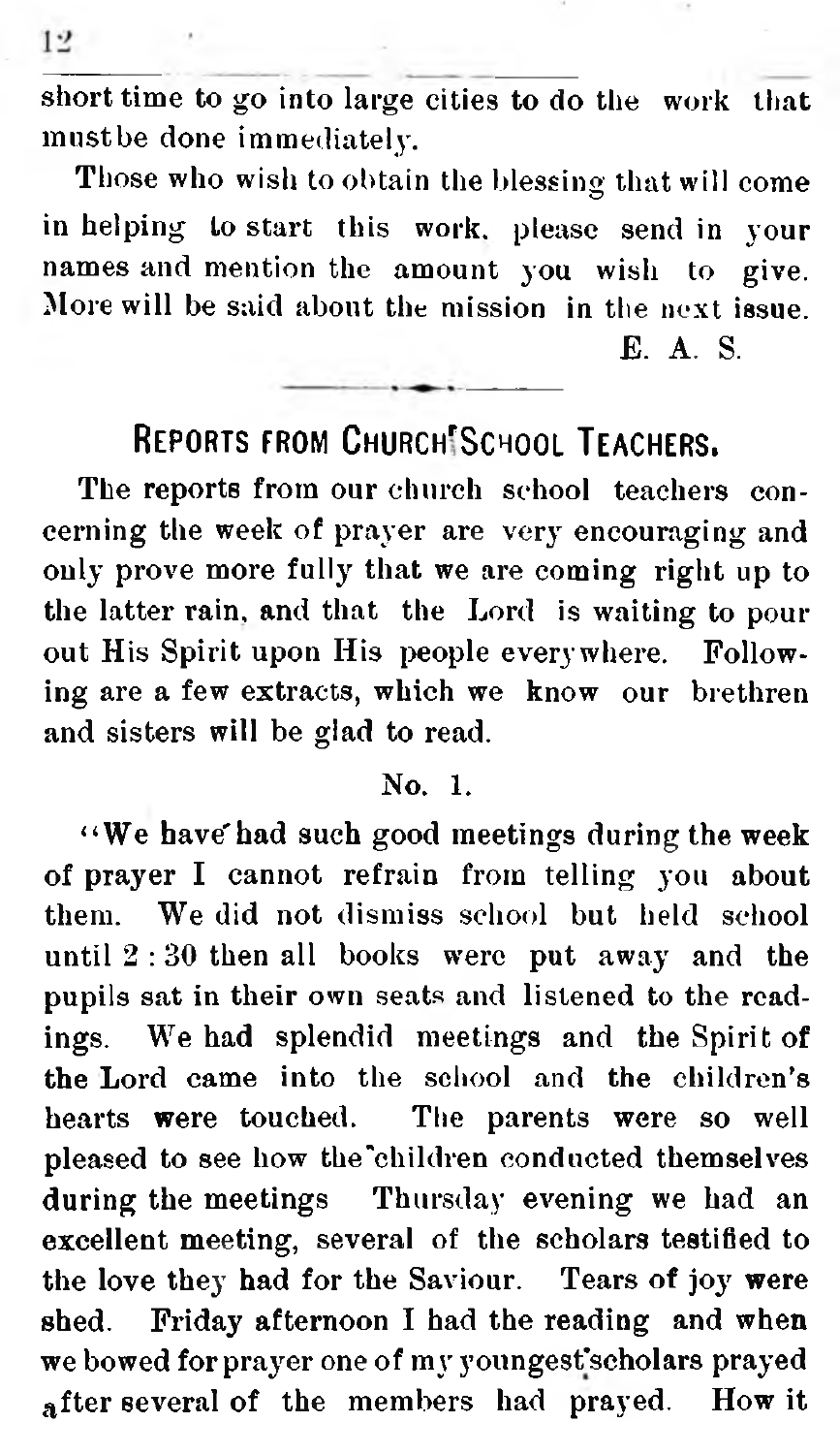**touched my heart and the hearts of others to hear this young voice pleading with God to help him to be a better boy, and to help him keep from swearng as he played with the other boys.**

**At first scholars and parents were dissatisfied because the meth ids were so different from the common schools, but now the parents are well pleased the way the school is organized, and the interest their children are taking. They all say that the school must not stop Christmas.**

**How I do praise the Lord's name to-day. How precious is the promise to me, " Cast all your care upon the Lord for he oaretk for you."**

#### **No. 2.**

**• The people are waking up to the solemn times in which we live. One boy has given bis heart to the Lord, and his greatly improved conduct shows that he is in earnest. Two of the girls** *have made a start hut they must be proved yet.*"

**" This week completes two months of my school and busy ones they have been too. The Lord is, indeed, working with us and has been present on more than one occasion in my school room. Several of my pupils have accepted health reform principles, and by the grace of God are living them; and true to their text, their influence lias extended to their homes and a work of reform has been started among the parents. I am now conducting a class in Healthful Living for them. I did not believe that all the wonderful things you said could be brought about through a church school, but I confess they are being realized every day. Thanks be to Godi But no one in the school**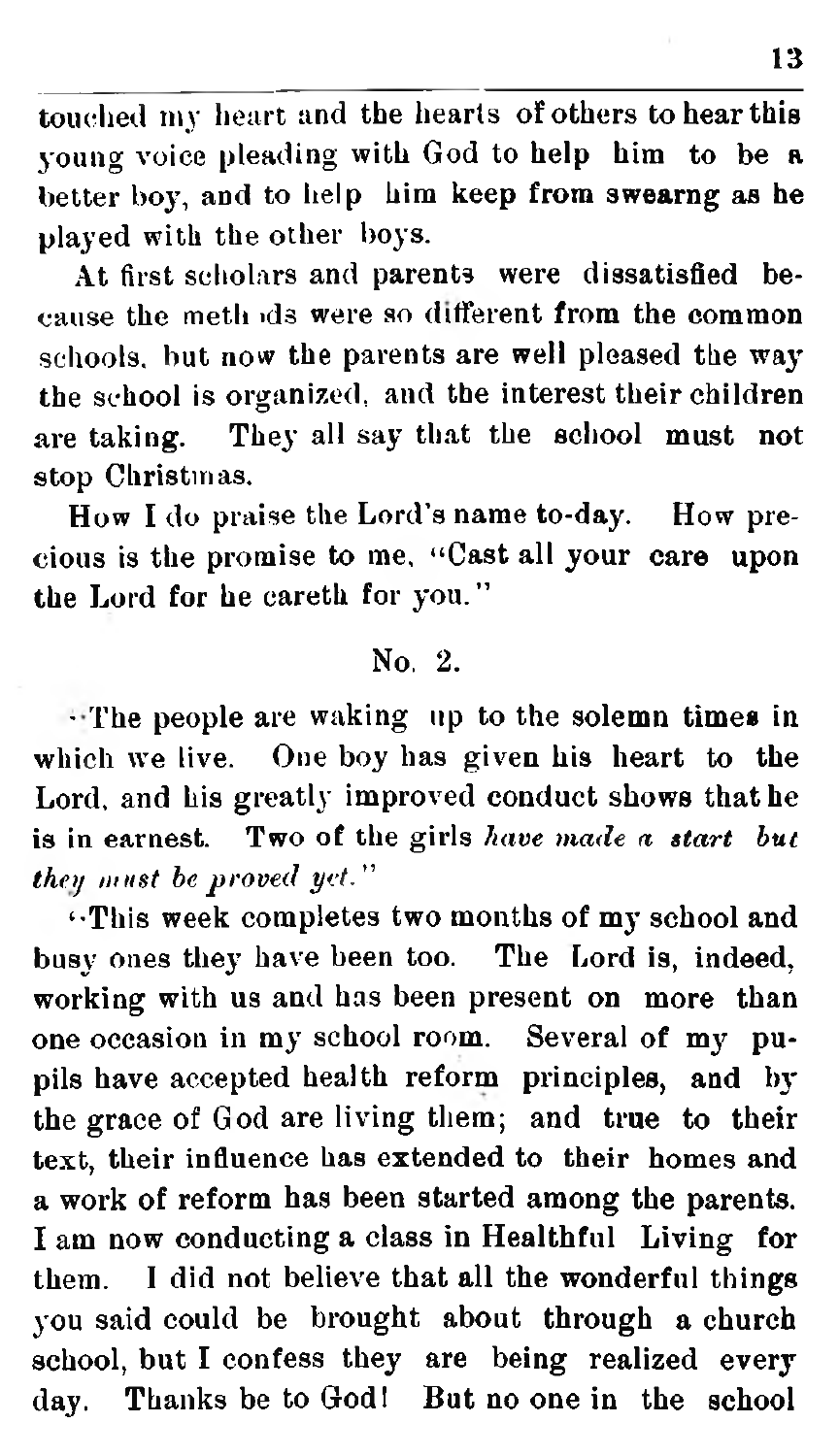**has received a greater blessing than I myself. I am learning many things."**

#### **No. 3.**

**■•Twenty-five in school, and four, no, six more coming in this week. Oh, I wish you could have been here last week during the week of prayer; God touched the hearts of many of the children, and their childish testimonies encouraged the whole church. God is working for us wonderfully here. This church has brought out firm and strong a number who were formerly on the background."**

**'■We have been studying Philippians for three weeks, and have got upon a solid basis for further hard study. The class consists of seven truly converted girls from fifteen to twenty-one. There will be a number of excellent workers from among them. In our study of the Bible we do not mince matters at all. God frequently comes in with convincing power, and I am often astonished at the readiness and quickness with which they grasp spirittruths. It is a continual school for me. I prize my Saviour as never before. Of course I have my troubles but what are they compared with what I am constantly receiving?" •**

**" All in our school are in favor of patronizing it as far as possible. Some have come six miles but the weather is getting cold and stormy so T do not know that they can come longer."**

**No. i.**

**a I learn more forcibly every day the lesson that we must stand on principle and not on an}' human opinion or influence."**

**" It rejoices me greatly to hear of the wonderful vie-**

**14**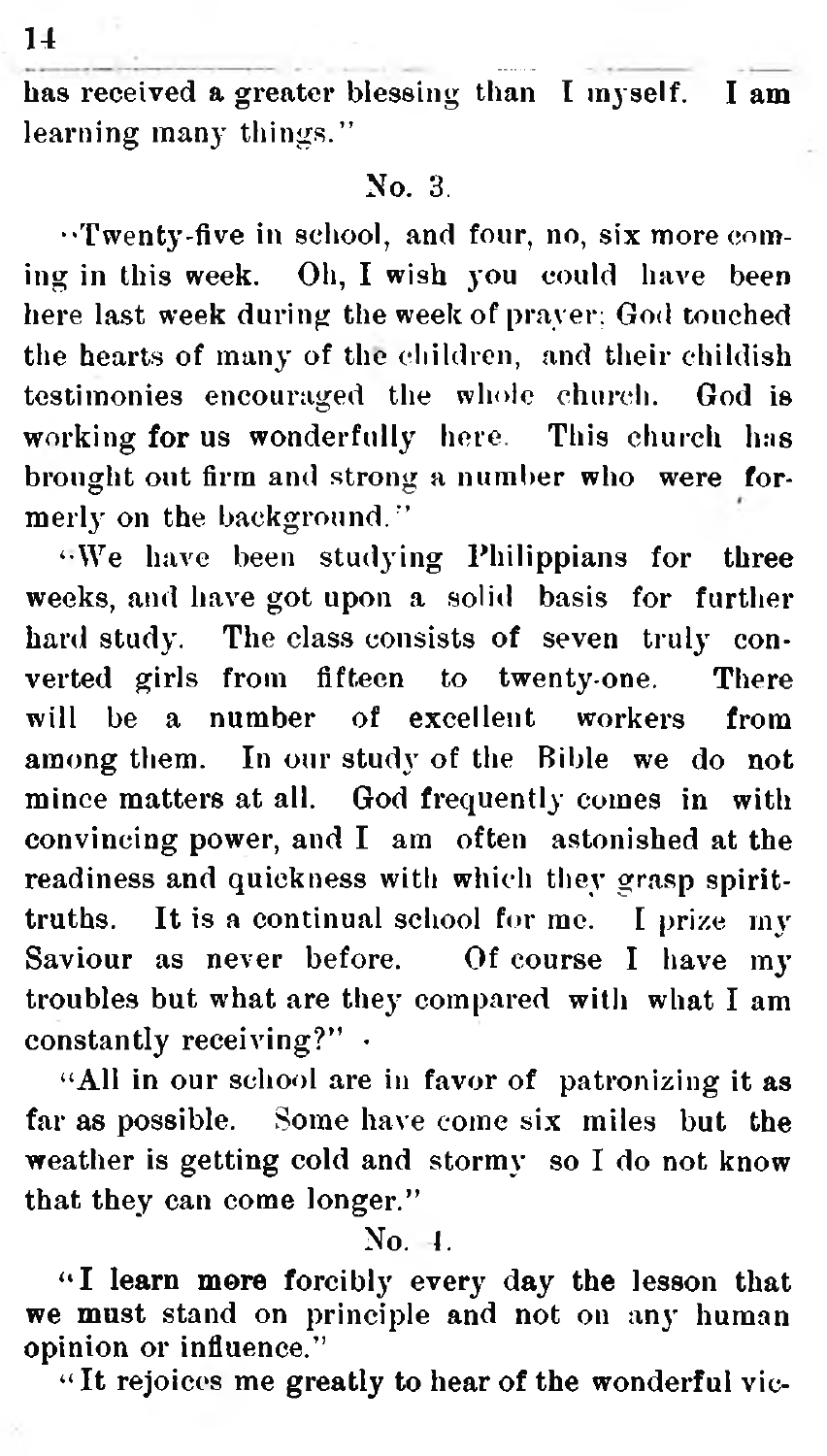tories in the College. My prayer is that the blessing may be retained."

#### , No. 3.

- ' It would cheer you much to know the earnest heart work that is being done in the Farmersb urg, Ind. School, and also in the Church. Angels hav e rejoiced to know the decisions for Jesus that have been made this term. There have been some struggles, but the victories are so sweet. All glory be to Jesus for His wonderful work among us! He is winning some dear young people and children. Cottage meetings have been lead by some of the pupils right here in Farmersburg. There is much interest in the health question.

God wants them to be among the one hundred and forty-four thousand.

Someare here from quite a distance. At present the membership is twenty-six."

#### THE **FDUCATIONAL FUND.**

Our brethren and sisters who so generously pledged to the educational work last year will be glad to know that a number of students have been helped through school in this way, but the money is more large. ly used for our church schools. Many of the teachers are unable to supply them selves with books, etc. to carry on their work; and their necessaries are supplied from this fund and then the teachers pay it back as they can, thus the fund remains a perma \_ nent one and many can be benefitted thereby. The Lord has said there should be just such a fund and since we have been working on his plan, he has blessed us richly.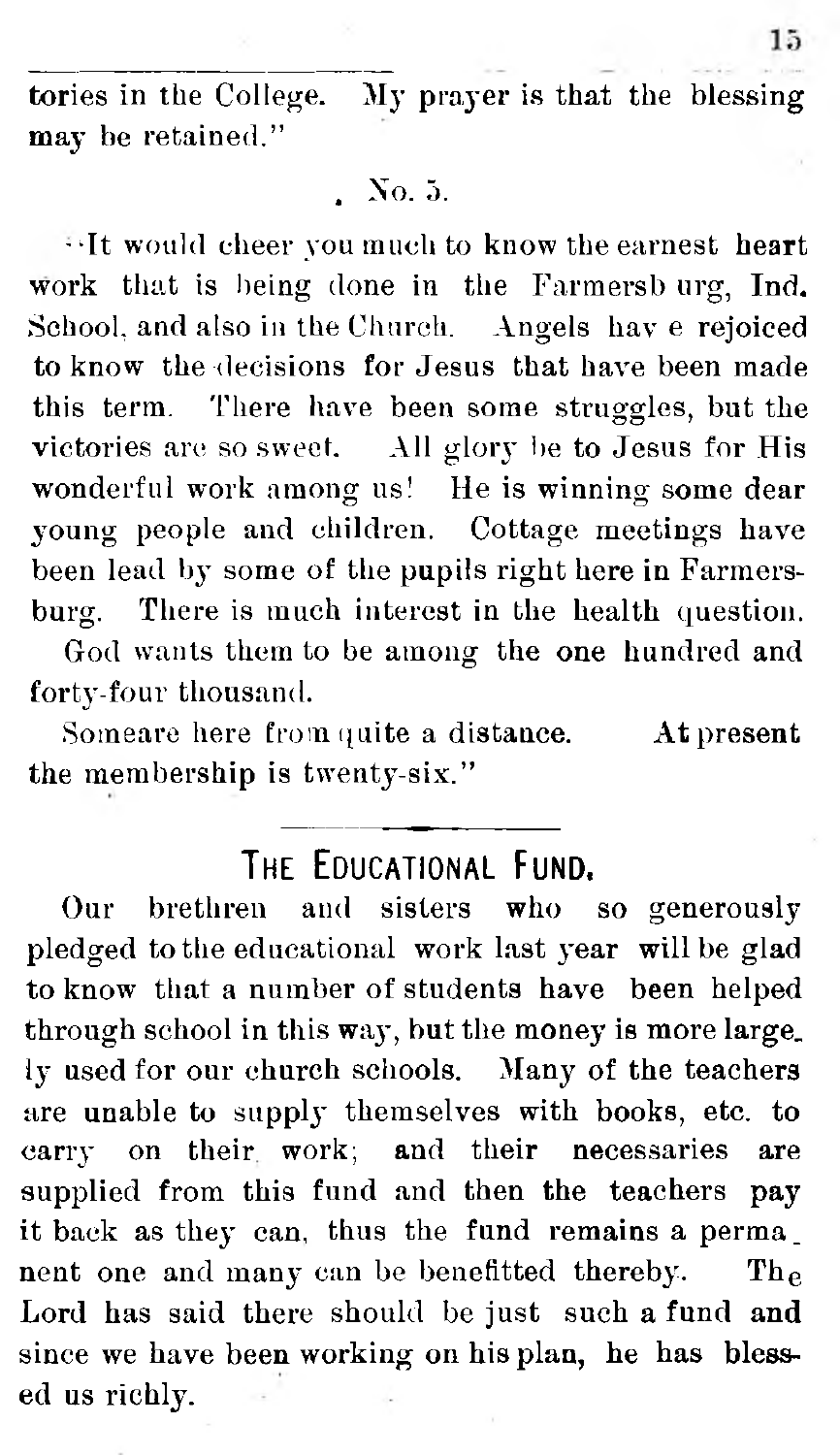#### **An Extract from a Letter.**

**In a recent letter written us by Kid. Geo. M- Brown** from Fond du Lac. Wis., he relates the following in**cident, as a striking illustration of the power of the Holy Spirit to work through even the humblest instruments.**

**" A negro brother, who was a slave till he was twenty** years old, earns a living by scrubbing floors, house **cleaning, etc. While our meetings were in progress, he was cleaning a carpet for a wealthy society lady, and as he was at work she opened up a conversation, in the course of which he took occasion to present to her some of the principles brought out in the meetings, illustrat ing them by his own experience. She became sointerested in what he was saying that she finally sat down on the carpet and listened attentively to him, and when he had finished she said it was wonderful. He told her that what he had related was not the result of** his education, for he had none. She said, "I have had **good educational advantages, and have always been in the society of educated people, but you have told me things I never heard of before.** *You have an experience that is beyond my education.* It is inspiring to **see how God uses the weak things when consecrated to him."**

**"Remember this, a man without God is not God's idea of a man."** *P rof. W. W. Prescott***,** *Feb. 189S.*

**Take up the burdens of life where you are.**

*Testimony***.**